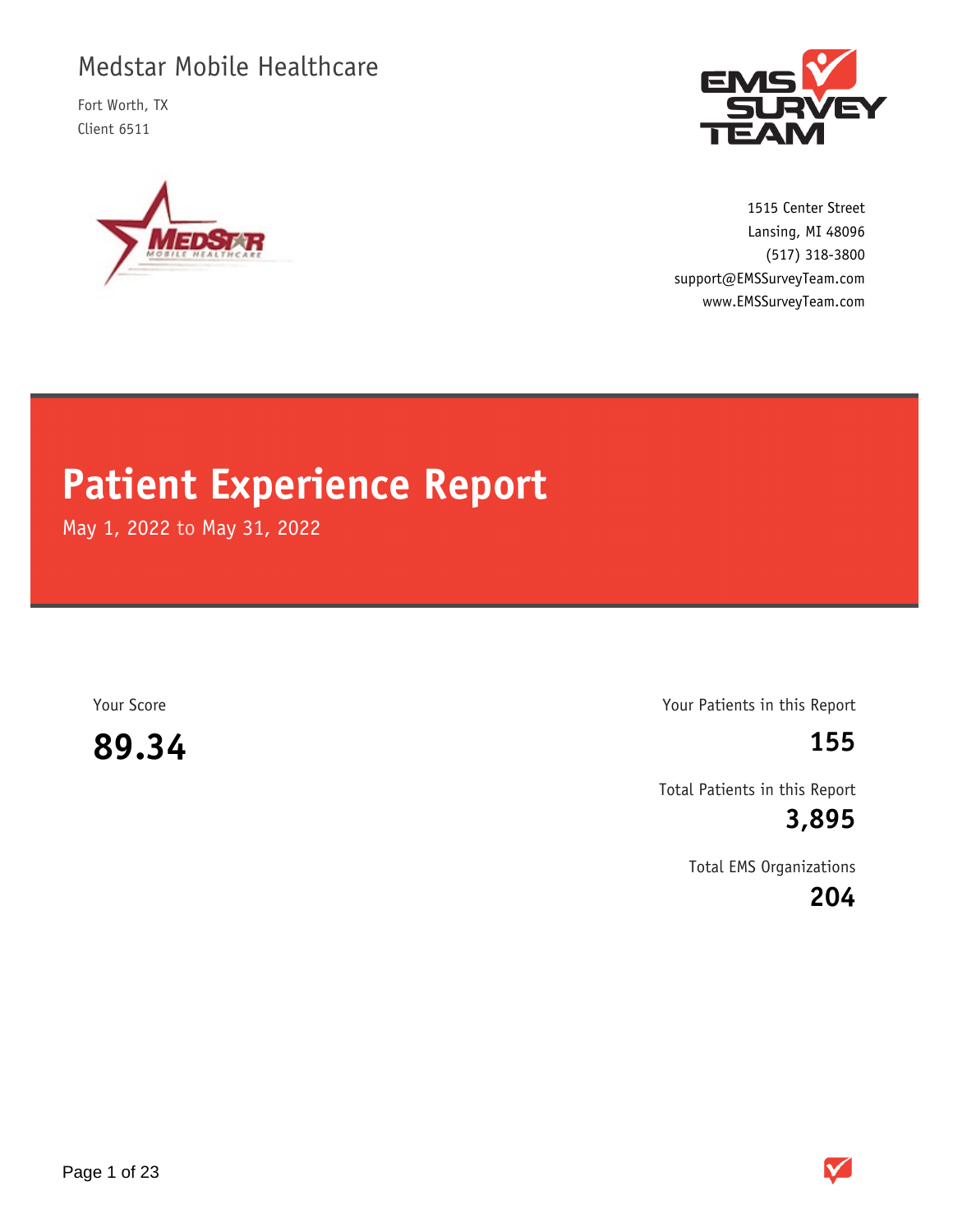### **Executive Summary**

Your overall score for the time period selected is **89.34**. This is a difference of **-1.67** from your previous period's score of **91.01**.

Your overall Top Box score, which represents the percentage of the highest possible rating Very Good, is **76.15%**.

In addition, your rolling 12- month score of **93.34** is a difference of **0.24** from the national database score of **93.10**.

When compared to all organizations in the national database, your score of **93.34** is ranked **32nd** and **6th** for comparably sized organizations.





#### **5 Lowest Scores**



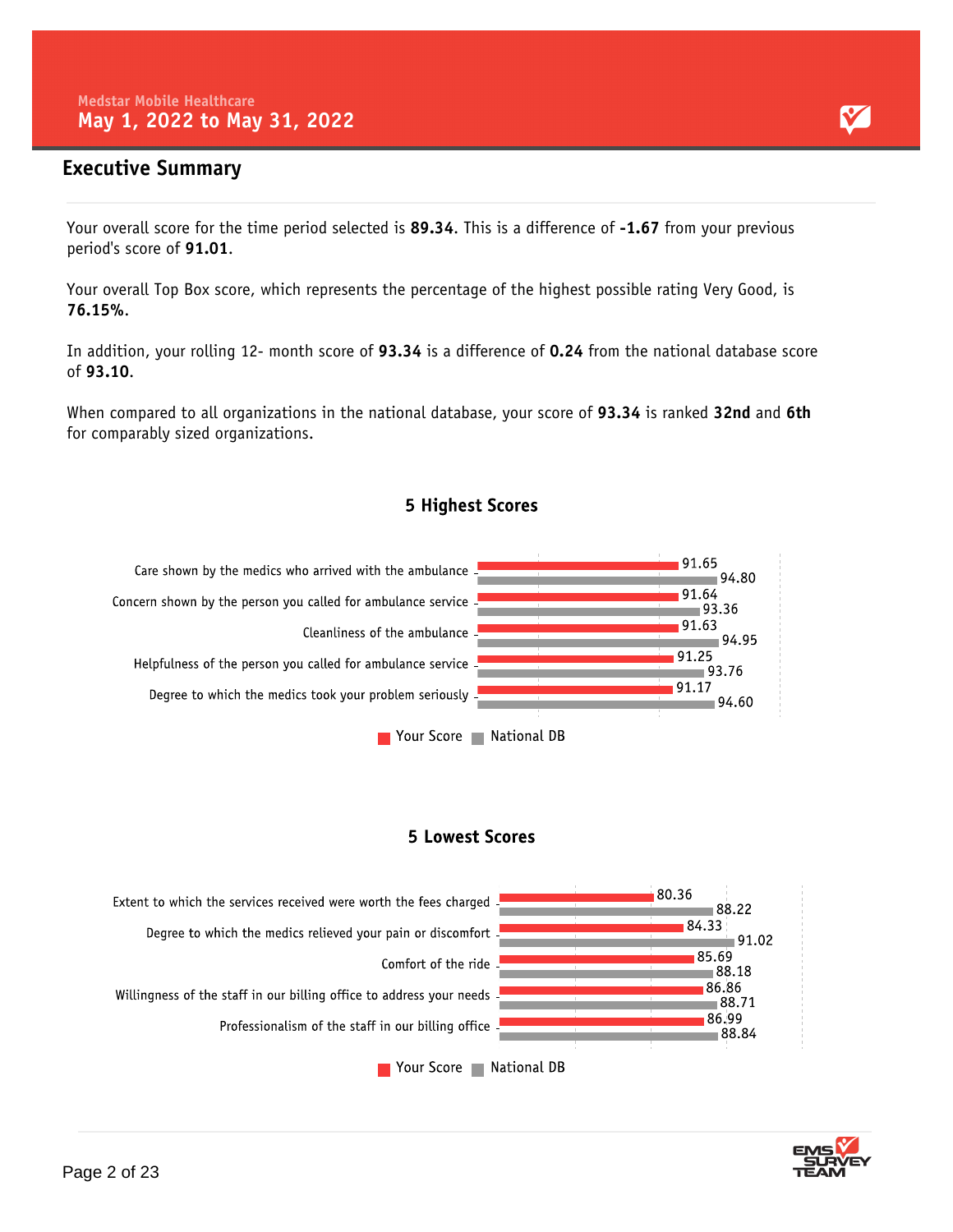**Demographics** — This report provides basic information about the patient's age and gender.

|              |              |      | <b>Previous Period</b> |                        |              | <b>Current Period</b> | <b>Not</b> |          |
|--------------|--------------|------|------------------------|------------------------|--------------|-----------------------|------------|----------|
|              | <b>Total</b> | Male | Female                 | <b>Not</b><br>Reported | <b>Total</b> | Male                  | Female     | Reported |
| Under 18     | 8            | 5    | 3                      | 0                      | 9            | 4                     | 5          | 0        |
| 18 to 30     | 11           | 5    | 6                      | 0                      | 9            | $\mathcal{P}$         |            | 0        |
| 31 to 44     | 18           |      | 11                     | $\Omega$               | 22           | 4                     | 18         | $\Omega$ |
| 45 to 54     | 13           |      | 6                      | 0                      | 20           | 8                     | 12         | 0        |
| 55 to 64     | 34           | 12   | 22                     | $\mathbf{0}$           | 31           | 14                    | 17         | 0        |
| 65 and older | 60           | 24   | 36                     |                        | 64           | 27                    | 37         | 0        |
| <b>Total</b> | 144          | 60   | 84                     |                        | 155          | 59                    | 96         | 0        |



## **Age Ranges**

# **Gender**



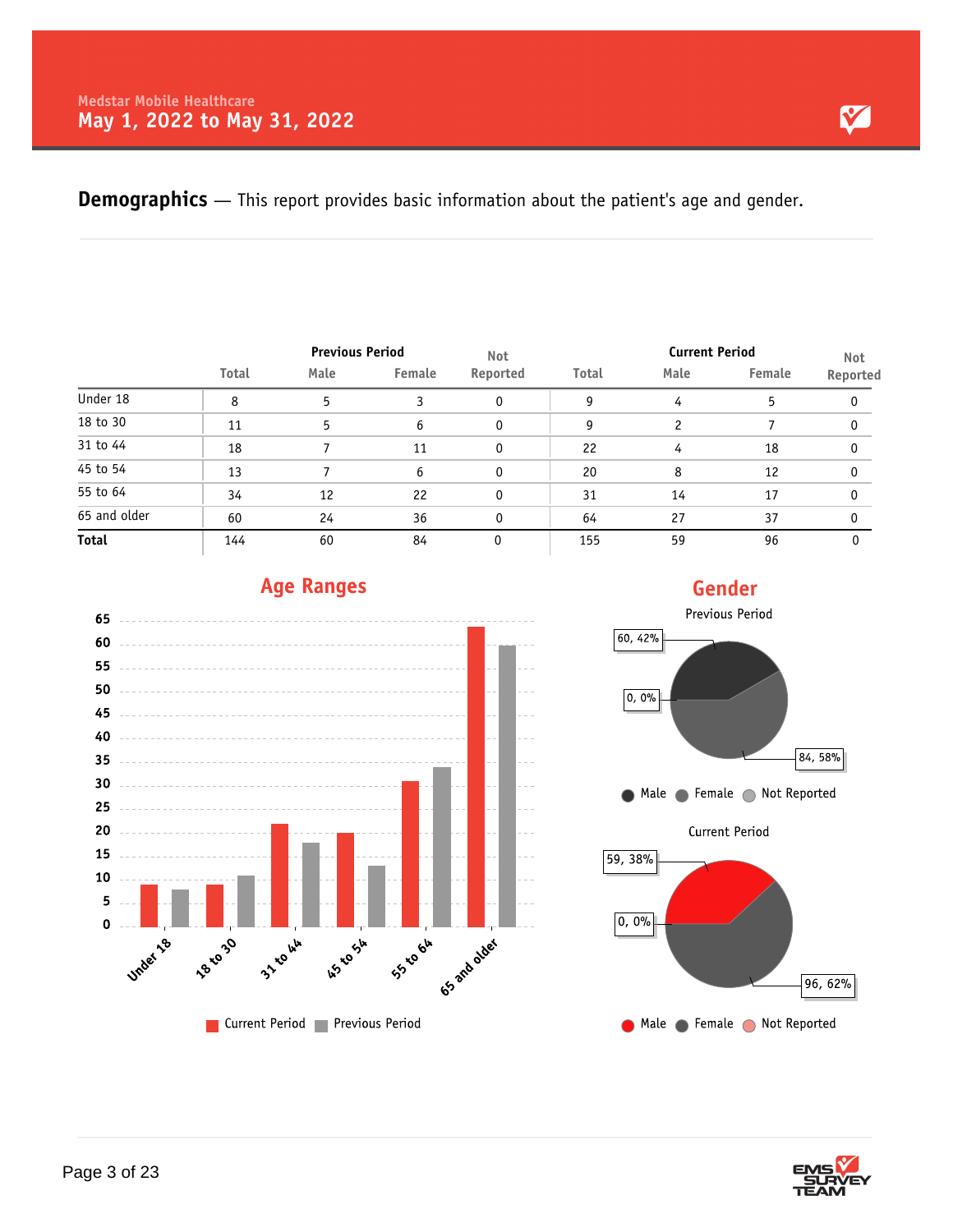#### **Dispatch Composite**

This report shows mean scores for each Dispatch survey item and the overall composite score. The first column shows your organization score with the national database score below it. The second column is the difference between your score and the database mean.

#### Helpfulness of the person you called for ambulance service



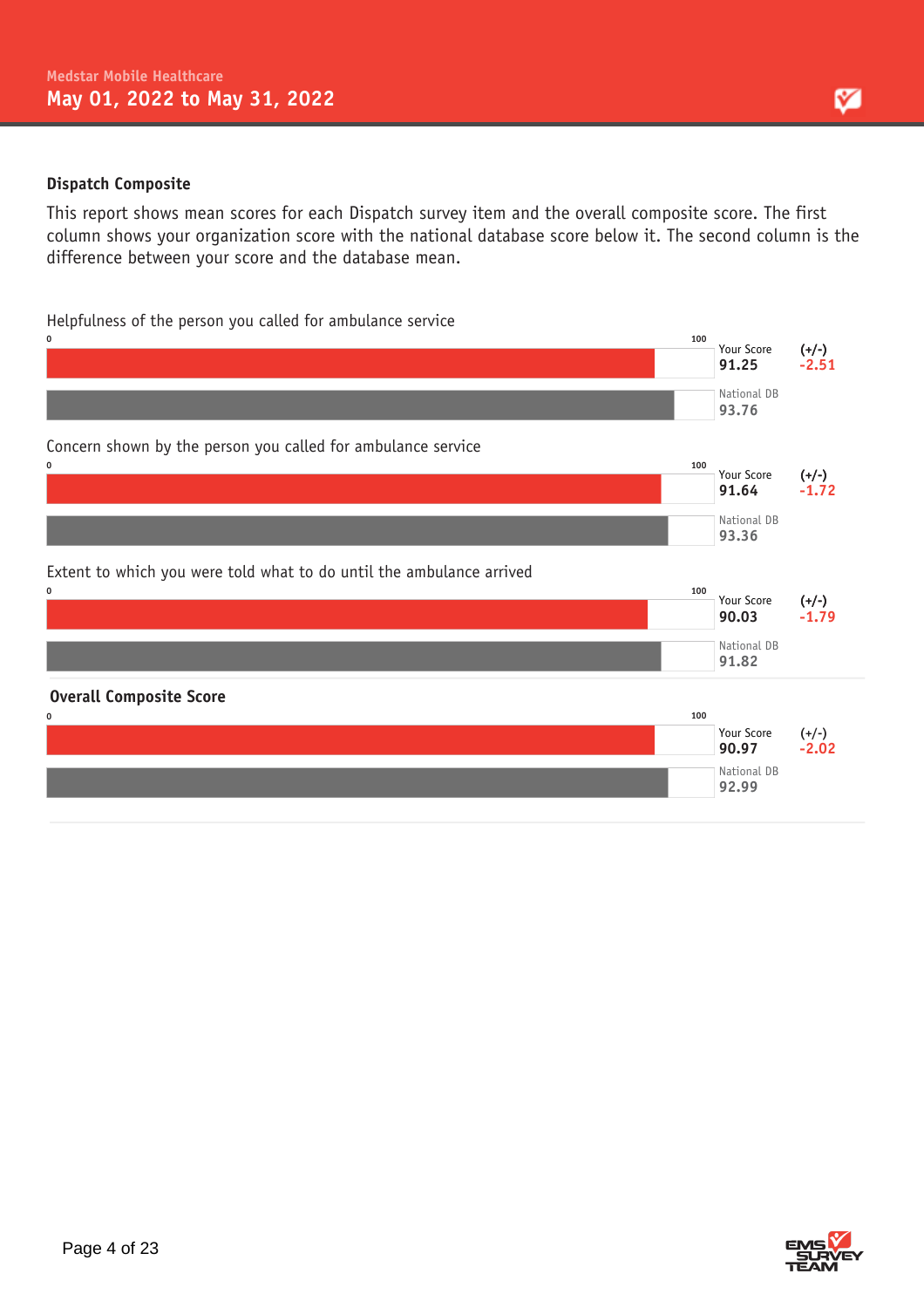#### **Ambulance Composite**

This report shows mean scores for each Ambulance survey item and the overall composite score. The first column shows your organization score with the national database score below it. The second column is the difference between your score and the database mean.

#### Extent to which the ambulance arrived in a timely manner



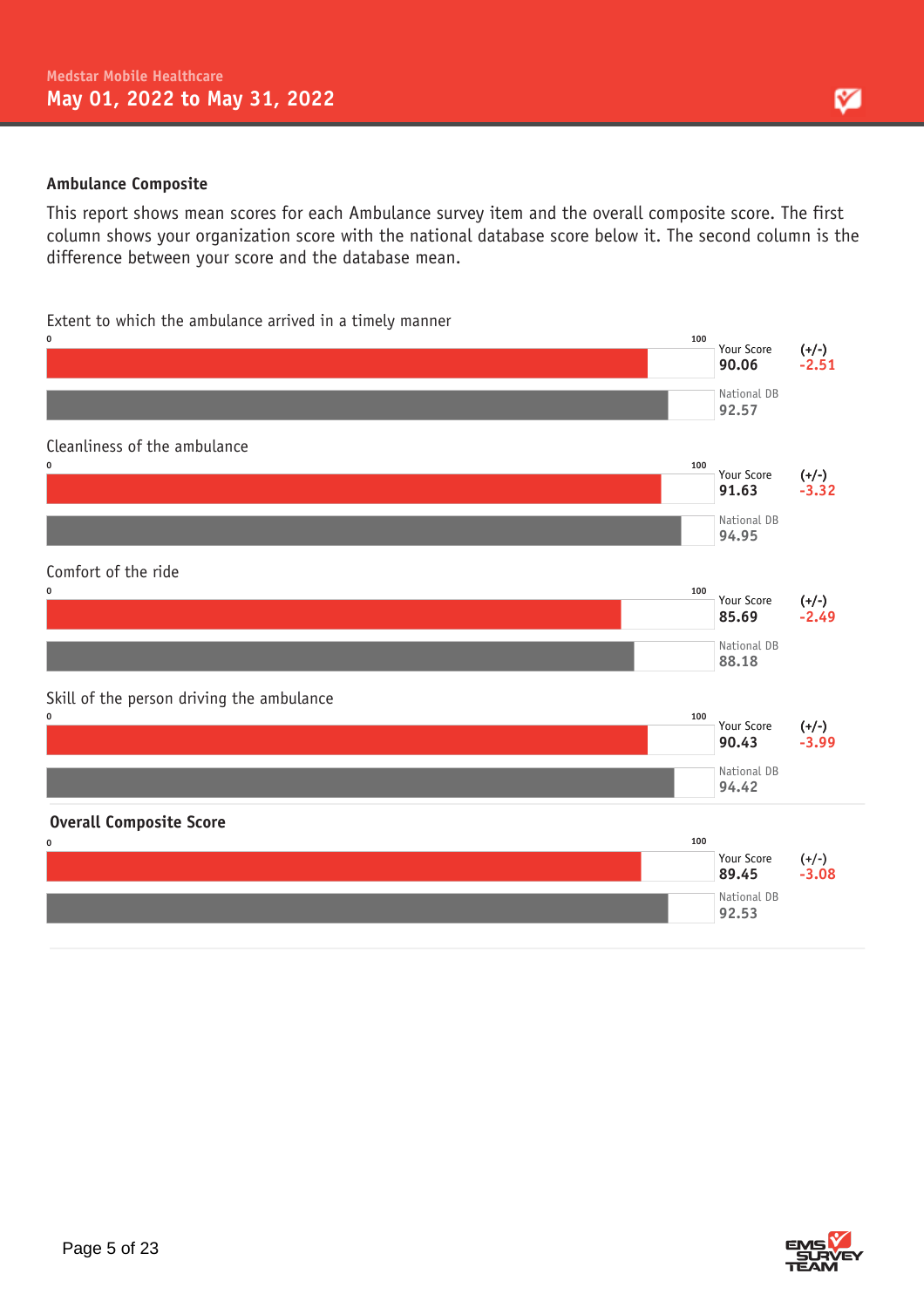#### **Medic Composite**

This report shows mean scores for each Medic survey item and the overall composite score. The first column shows your organization score with the national database score below it. The second column is the difference between your score and the database mean.

Care shown by the medics who arrived with the ambulance





М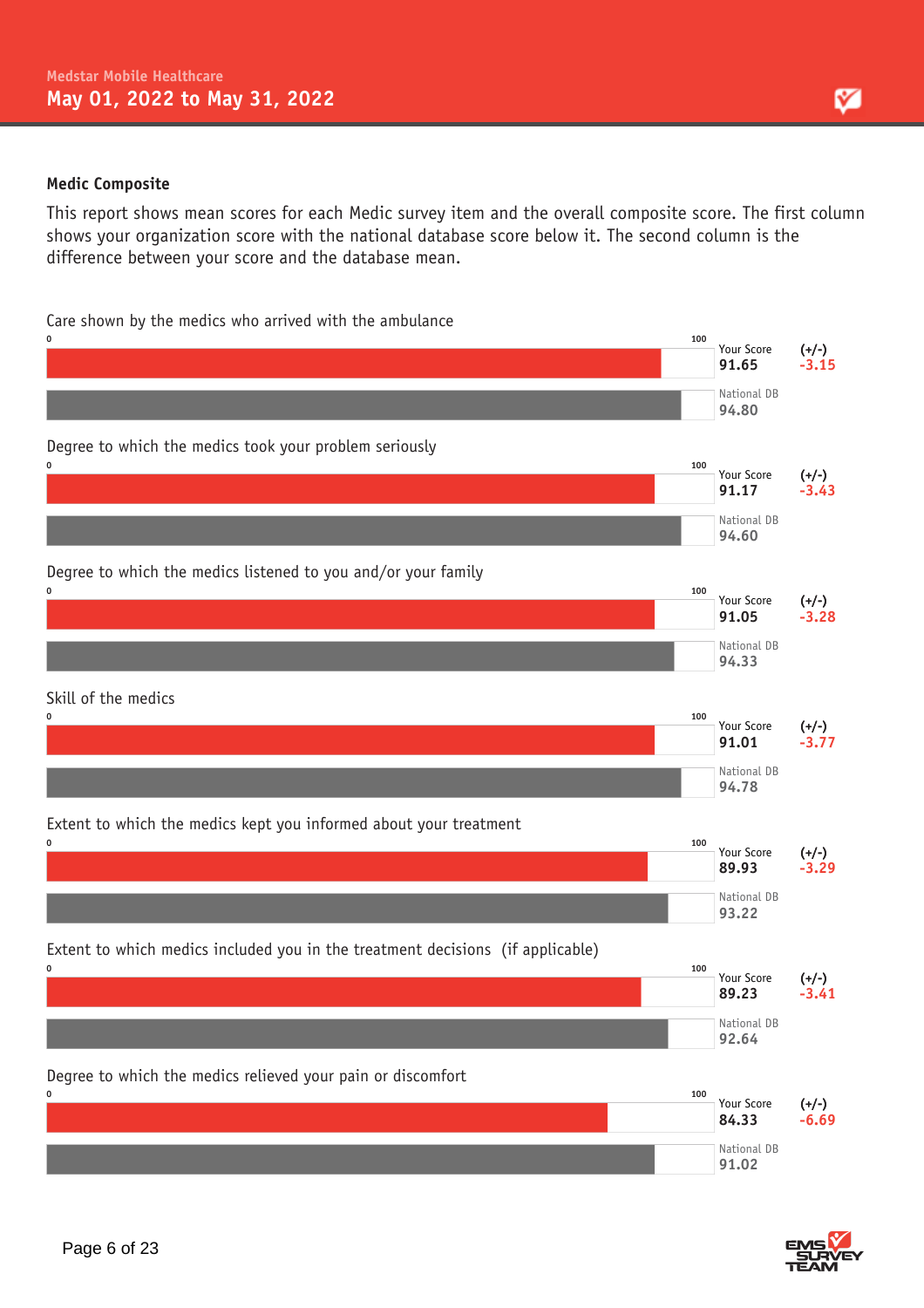#### **Medic Composite**

This report shows mean scores for each Medic survey item and the overall composite score. The first column shows your organization score with the national database score below it. The second column is the difference between your score and the database mean.

Medics' concern for your privacy

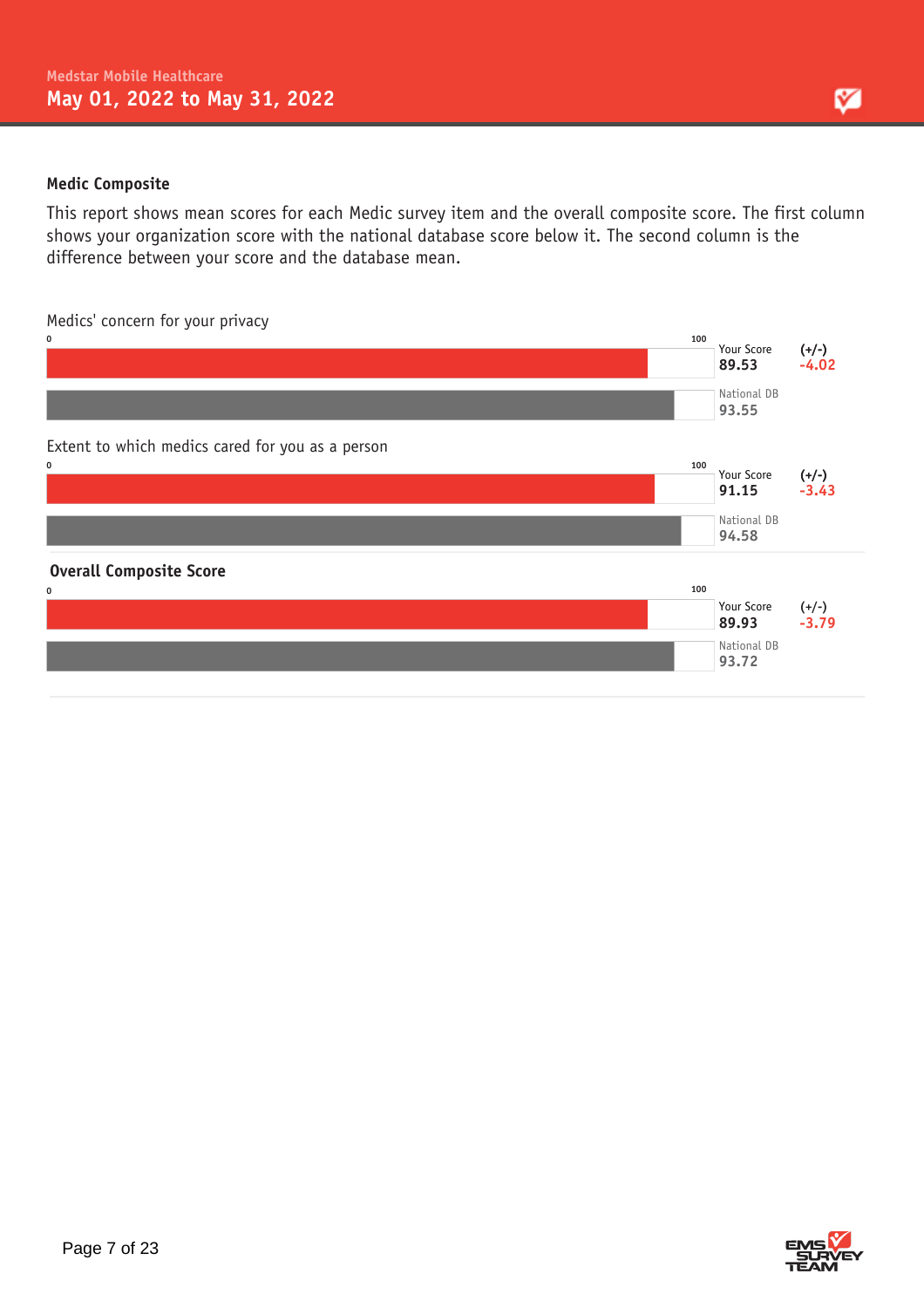#### **Billing Office Staff Composite**

This report shows mean scores for each Billing Office Staff survey item and the overall composite score. The first column shows your organization score with the national database score below it. The second column is the difference between your score and the database mean.

#### Professionalism of the staff in our billing office





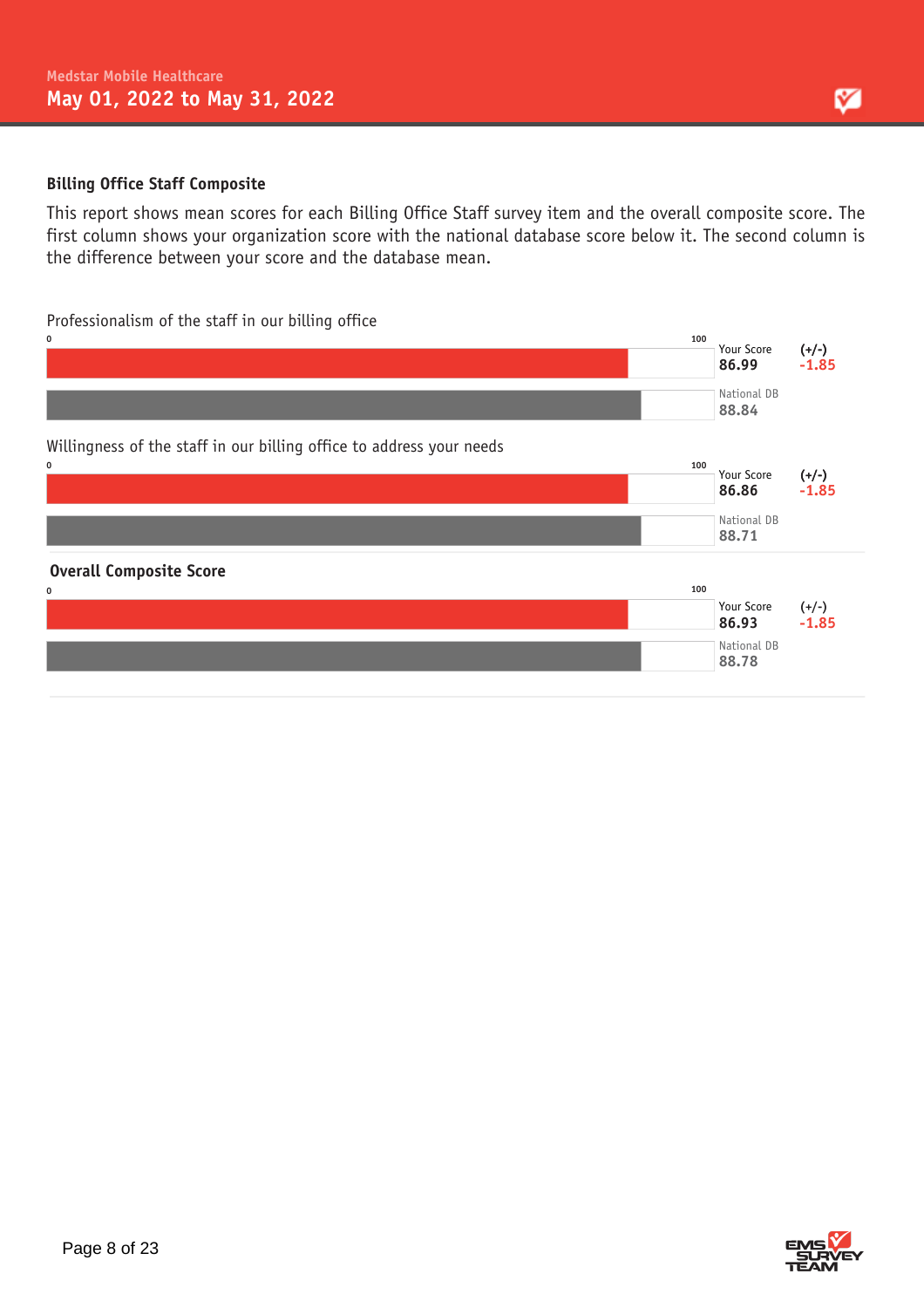#### **Overall Experience Composite**

This report shows mean scores for each Overall Experience survey item and the overall composite score. The first column shows your organization score with the national database score below it. The second column is the difference between your score and the database mean.

#### How well did our staff work together to care for you





М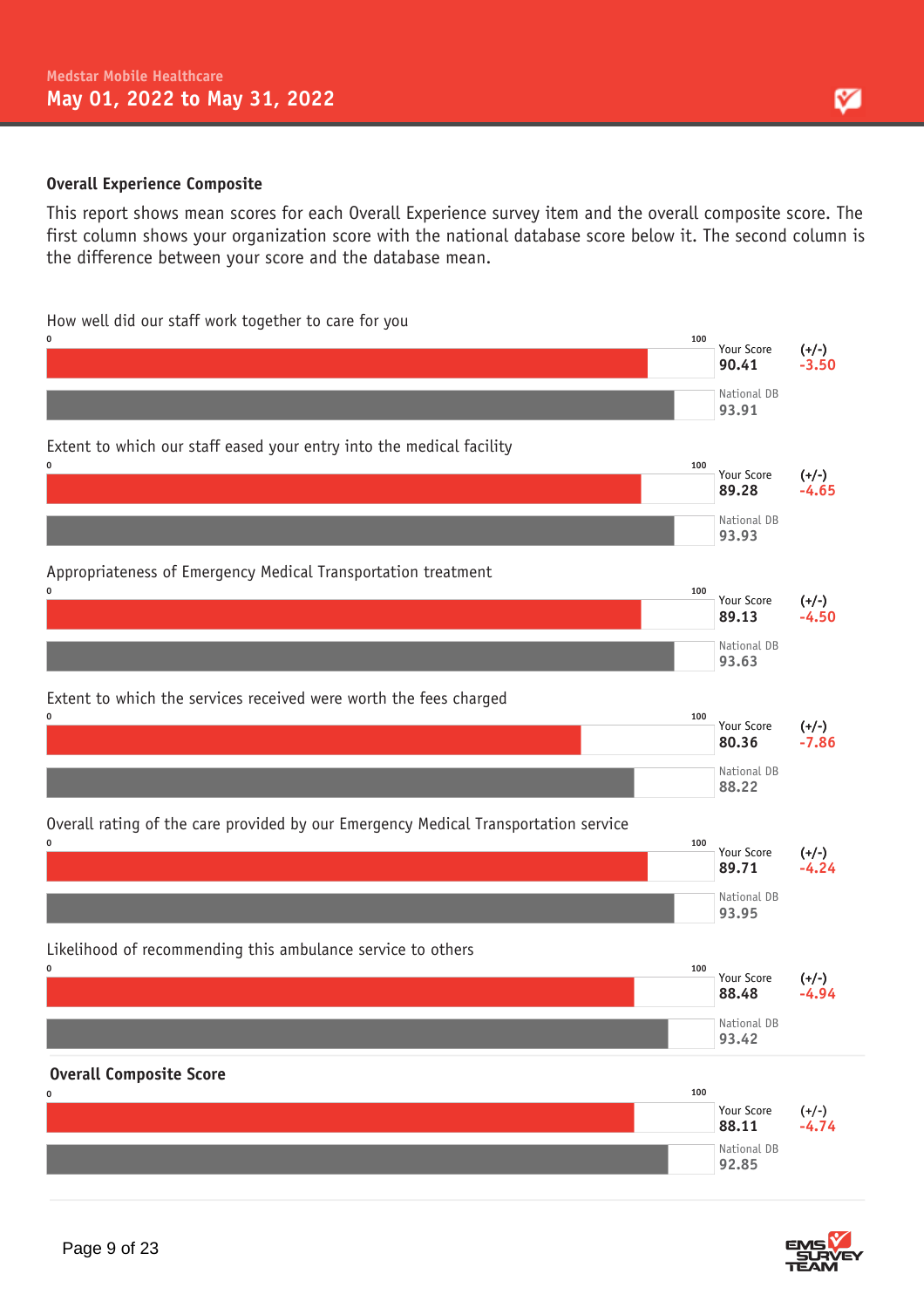This report shows your current score for the time period selected compared to the corresponding previous time period and the change between the two periods.The national DB score is included for reference

| <b>Dispatch Composite</b>                                                      | Current | Previous |         | (+/-) National DB |
|--------------------------------------------------------------------------------|---------|----------|---------|-------------------|
| Helpfulness of the person you called for ambulance service                     | 91.25   | 92.06    | $-0.81$ | 93.76             |
| Concern shown by the person you called for ambulance service                   | 91.64   | 92.10    | $-0.46$ | 93.36             |
| Extent to which you were told what to do until the ambulance arrived           | 90.03   | 89.34    | 0.69    | 91.82             |
| <b>Ambulance Composite</b>                                                     | Current | Previous | $(+/-)$ | National DB       |
| Extent to which the ambulance arrived in a timely manner                       | 90.06   | 90.47    | $-0.41$ | 92.57             |
| Cleanliness of the ambulance                                                   | 91.63   | 95.63    | $-4.00$ | 94.95             |
| Comfort of the ride                                                            | 85.69   | 86.60    | $-0.91$ | 88.18             |
| Skill of the person driving the ambulance                                      | 90.43   | 93.45    | $-3.02$ | 94.42             |
| <b>Medic Composite</b>                                                         | Current | Previous | $(+/-)$ | National DB       |
| Care shown by the medics who arrived with the ambulance                        | 91.65   | 93.46    | $-1.81$ | 94.80             |
| Degree to which the medics took your problem seriously                         | 91.17   | 93.03    | $-1.86$ | 94.60             |
| Degree to which the medics listened to you and/or your family                  | 91.05   | 92.34    | $-1.29$ | 94.33             |
| Skill of the medics                                                            | 91.01   | 93.90    | $-2.89$ | 94.78             |
| Extent to which the medics kept you informed about your treatment              | 89.93   | 91.33    | $-1.40$ | 93.22             |
| Extent to which medics included you in the treatment decisions (if applicable) | 89.23   | 91.69    | $-2.46$ | 92.64             |
| Degree to which the medics relieved your pain or discomfort                    | 84.33   | 85.71    | $-1.38$ | 91.02             |
| Medics' concern for your privacy                                               | 89.53   | 92.34    | $-2.81$ | 93.55             |
| Extent to which medics cared for you as a person                               | 91.15   | 93.24    | $-2.09$ | 94.58             |
| <b>Billing Office Staff Composite</b>                                          | Current | Previous |         | (+/-) National DB |
| Professionalism of the staff in our billing office                             | 86.99   | 85.80    | 1.19    | 88.84             |
| Willingness of the staff in our billing office to address your needs           | 86.86   | 85.18    | 1.68    | 88.71             |



Y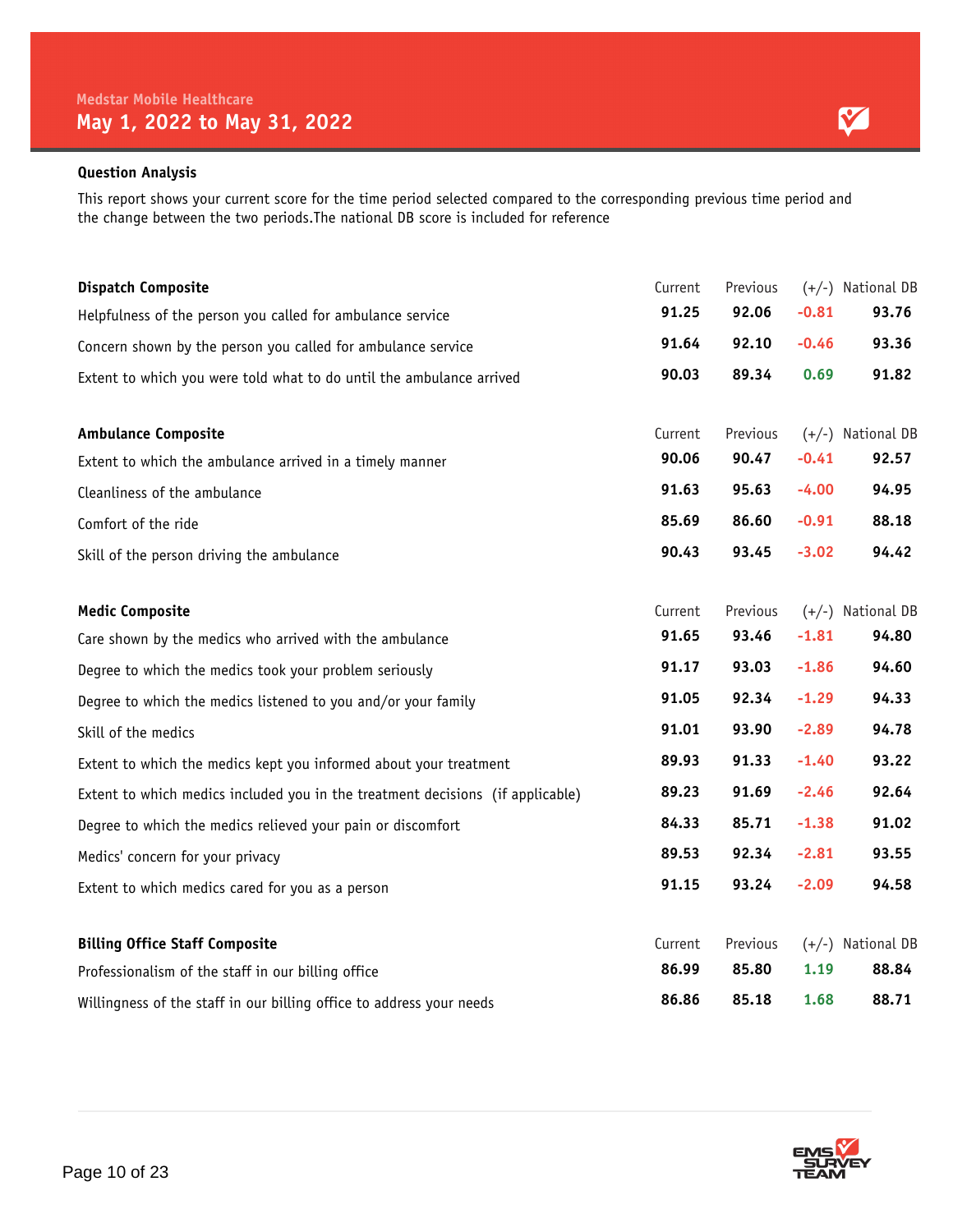#### **Question Analysis (Continued)**

| <b>Overall Experience Composite</b>                                         | Current | Previous |         | $(+/-)$ National DB |
|-----------------------------------------------------------------------------|---------|----------|---------|---------------------|
| How well did our staff work together to care for you                        | 90.41   | 92.36    | $-1.95$ | 93.91               |
| Extent to which our staff eased your entry into the medical facility        | 89.28   | 92.12    | $-2.84$ | 93.93               |
| Appropriateness of Emergency Medical Transportation treatment               | 89.13   | 91.81    | $-2.68$ | 93.63               |
| Extent to which the services received were worth the fees charged           | 80.36   | 81.10    | $-0.74$ | 88.22               |
| Overall rating of the care provided by our Emergency Medical Transportation | 89.71   | 92.05    | $-2.34$ | 93.95               |
| Likelihood of recommending this ambulance service to others                 | 88.48   | 91.58    | $-3.10$ | 93.42               |

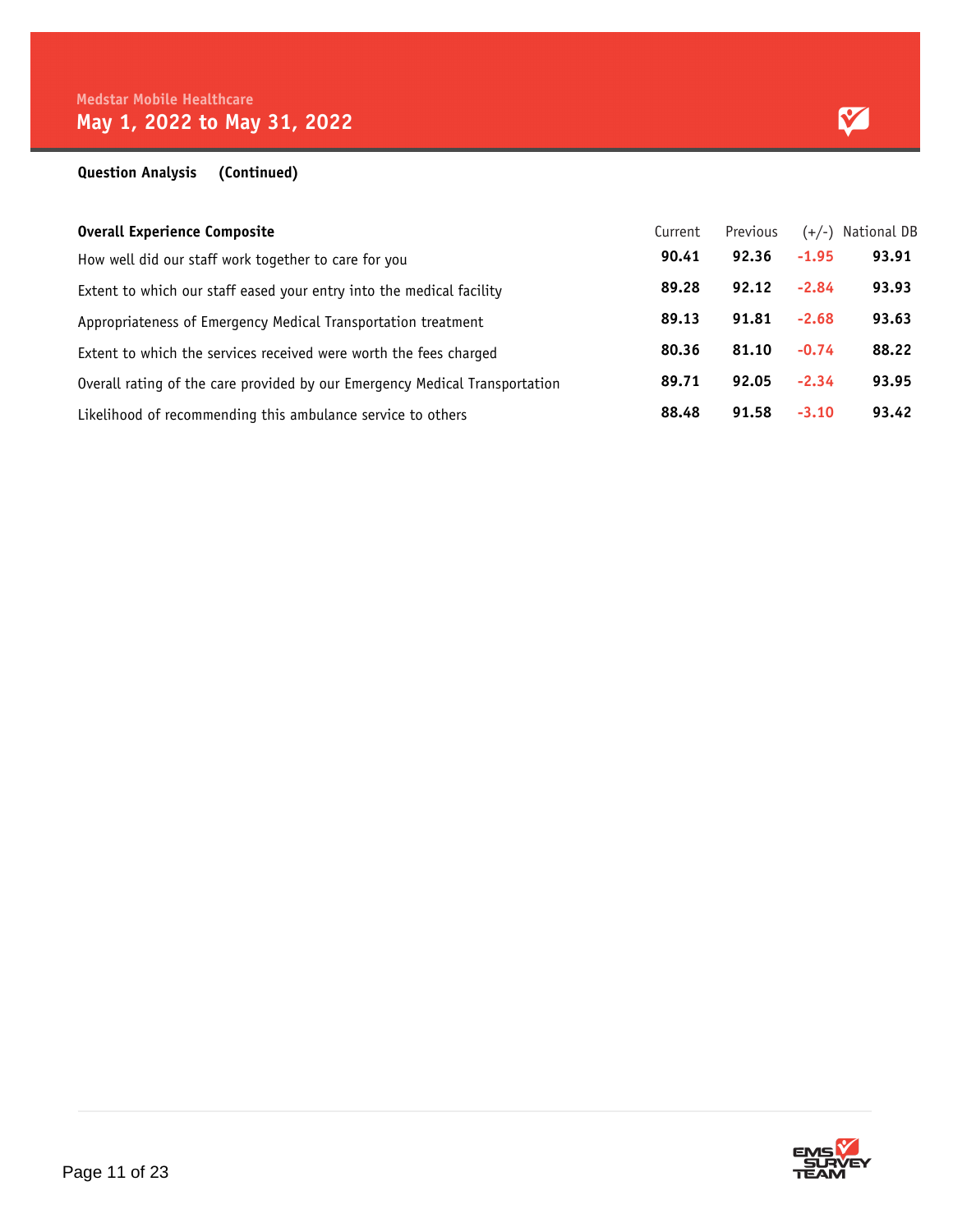#### **Monthly Breakdown**

This report provides individual item scores by month, your overall organization monthly score, and the number of survey respondents.

|                                                                             | Jun<br>2021 | Aug<br>2021       | Sep<br>2021 | 0ct<br>2021                                           | Dec<br>2021                           | Feb<br>2022 | Mar<br>2022 | Apr<br>2022             | May<br>2022 |
|-----------------------------------------------------------------------------|-------------|-------------------|-------------|-------------------------------------------------------|---------------------------------------|-------------|-------------|-------------------------|-------------|
| Helpfulness of the person you called for ambulance service                  | 95.93       |                   |             | 94.09 94.14 95.10 98.08 95.16 95.45 92.06 91.25       |                                       |             |             |                         |             |
| Concern shown by the person you called for ambulance service                | 95.35       | 93.40             |             | 94.02 95.59 98.04 92.70 93.57 92.10 91.64             |                                       |             |             |                         |             |
| Extent to which you were told what to do until the ambulance arrived        |             |                   |             | 95.12 95.10 95.23 94.61 97.00 90.69 90.78 89.34 90.03 |                                       |             |             |                         |             |
| Extent to which the ambulance arrived in a timely manner                    |             |                   |             | 94.78 91.17 93.91 94.28 89.81 92.34 93.36 90.47 90.06 |                                       |             |             |                         |             |
| Cleanliness of the ambulance                                                | 97.09       |                   |             | 96.43 96.72 98.27 98.71 94.75 95.16 95.63 91.63       |                                       |             |             |                         |             |
| Comfort of the ride                                                         |             |                   |             | 90.72 91.83 90.94 95.52 88.85 85.40 88.67             |                                       |             |             | 86.60 85.69             |             |
| Skill of the person driving the ambulance                                   |             |                   |             | 95.72 94.86 95.26 97.50 96.96 93.40 94.49             |                                       |             |             | 93.45 90.43             |             |
| Care shown by the medics who arrived with the ambulance                     |             | 95.61 94.88       |             | 96.18 96.80 96.41 93.46 94.43 93.46 91.65             |                                       |             |             |                         |             |
| Degree to which the medics took your problem seriously                      |             |                   |             | 95.61 94.64 95.94 97.38 94.82 92.83 94.39 93.03 91.17 |                                       |             |             |                         |             |
| Degree to which the medics listened to you and/or your family               | 95.05       | 93.60             | 95.95       | 96.98                                                 | 94.53 92.63 93.73 92.34 91.05         |             |             |                         |             |
| Skill of the medics                                                         |             | 96.35 94.85 96.35 |             | 98.00 96.98 94.18 94.58 93.90 91.01                   |                                       |             |             |                         |             |
| Extent to which the medics kept you informed about your treatment           |             |                   |             | 94.83 93.86 95.27 96.85 94.18 90.61 91.65 91.33 89.93 |                                       |             |             |                         |             |
| Extent to which medics included you in the treatment decisions (if          | 94.24       |                   |             | 90.82 94.72 97.42 93.06 90.61 92.71 91.69 89.23       |                                       |             |             |                         |             |
| Degree to which the medics relieved your pain or discomfort                 | 90.50       |                   |             | 88.01 91.01 93.57 89.78 87.52 89.43 85.71 84.33       |                                       |             |             |                         |             |
| Medics' concern for your privacy                                            | 95.50       |                   |             | 95.72 96.83 97.07 98.04 91.38 93.76 92.34 89.53       |                                       |             |             |                         |             |
| Extent to which medics cared for you as a person                            |             |                   |             | 96.15 96.34 96.05 97.93 97.78 91.93 93.33 93.24 91.15 |                                       |             |             |                         |             |
| Professionalism of the staff in our billing office                          |             | 100.00 100.00     |             |                                                       | 100.00 100.00 85.93 88.08 85.80 86.99 |             |             |                         |             |
| Willingness of the staff in our billing office to address your needs        |             | 100.00 100.00     |             |                                                       | 100.00 100.00 84.20 88.33 85.18 86.86 |             |             |                         |             |
| How well did our staff work together to care for you                        |             |                   |             | 96.34 97.06 96.65 97.54 97.16 92.49 93.97 92.36 90.41 |                                       |             |             |                         |             |
| Extent to which our staff eased your entry into the medical facility        | 95.88       |                   |             | 95.23 94.93 97.38 96.50 91.57 94.38 92.12 89.28       |                                       |             |             |                         |             |
| Appropriateness of Emergency Medical Transportation treatment               | 96.41       | 94.52             | 95.85       |                                                       | 97.46 97.13 90.92 95.04 91.81 89.13   |             |             |                         |             |
| Extent to which the services received were worth the fees charged           | 87.55       | 78.95 75.00       |             | 91.67 91.35 82.55 86.79 81.10 80.36                   |                                       |             |             |                         |             |
| Overall rating of the care provided by our Emergency Medical Transportation | 95.60       |                   |             | 94.35 96.68 98.39 96.00 91.70 92.38 92.05 89.71       |                                       |             |             |                         |             |
| Likelihood of recommending this ambulance service to others                 |             | 95.52 94.02 96.69 |             |                                                       | 98.09 95.90 90.71 91.91 91.58 88.48   |             |             |                         |             |
| Overall Score                                                               | 95.15       | 94.07             | 95.29       | 96.96                                                 | 95.37                                 |             |             | 91.01 92.71 91.01 89.34 |             |
| Respondents                                                                 | 125         | 126               | 125         | 125                                                   | 125                                   | 145         | 161         | 144                     | 155         |

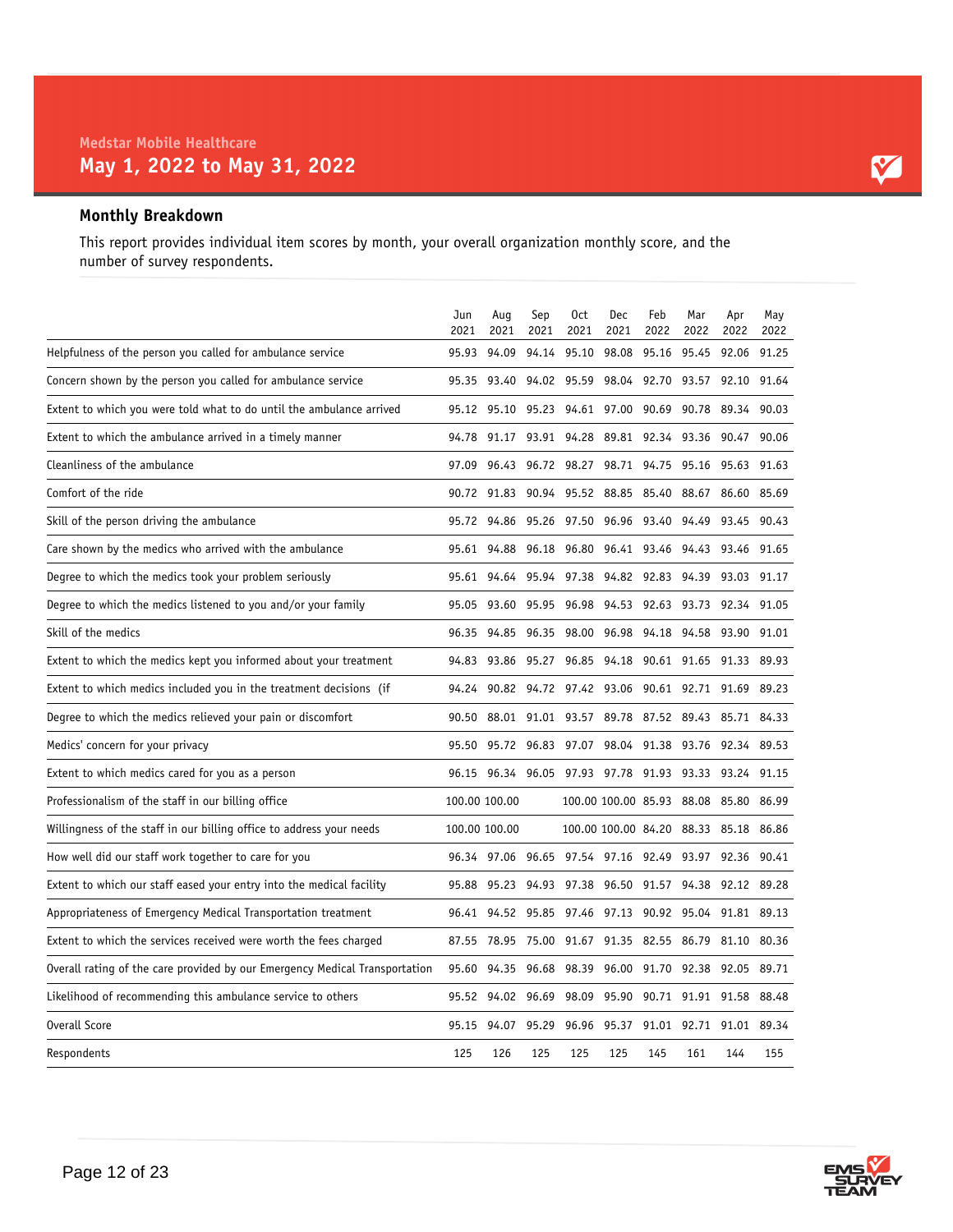

| 102.5 |      |      |      |                                                                 |      |      |      |      |          |  |
|-------|------|------|------|-----------------------------------------------------------------|------|------|------|------|----------|--|
| 100.0 |      |      |      |                                                                 |      |      |      |      |          |  |
| 97.5  |      |      |      |                                                                 |      |      |      |      |          |  |
| 95.0  |      |      |      |                                                                 |      |      |      |      |          |  |
| 92.5  |      |      |      |                                                                 |      |      |      |      |          |  |
| 90.0  |      |      |      |                                                                 |      |      |      |      |          |  |
| 87.5  |      |      |      |                                                                 |      |      |      |      |          |  |
| 85.0  |      |      |      |                                                                 |      |      |      |      |          |  |
| 82.5  |      |      |      |                                                                 |      |      |      |      |          |  |
| 80.0  |      |      |      |                                                                 |      |      |      |      |          |  |
| 77.5  |      |      |      |                                                                 |      |      |      |      |          |  |
| 75.0  |      |      |      |                                                                 |      |      |      |      |          |  |
| 72.5  |      |      |      |                                                                 |      |      |      |      |          |  |
| 70.0  |      |      |      |                                                                 |      |      |      |      |          |  |
|       | 2021 | 2021 | 2021 | 2021                                                            | 2022 | 2022 | 2022 | 2022 |          |  |
|       |      |      |      |                                                                 |      |      |      |      |          |  |
|       | Aug  | Sep  | Oct  | Dec                                                             | Feb  | Nar  | Apr  | Nay  | Jun 2022 |  |
|       |      |      |      | National DB Score <b>Medstar Mobile Healthcare Survey Score</b> |      |      |      |      |          |  |

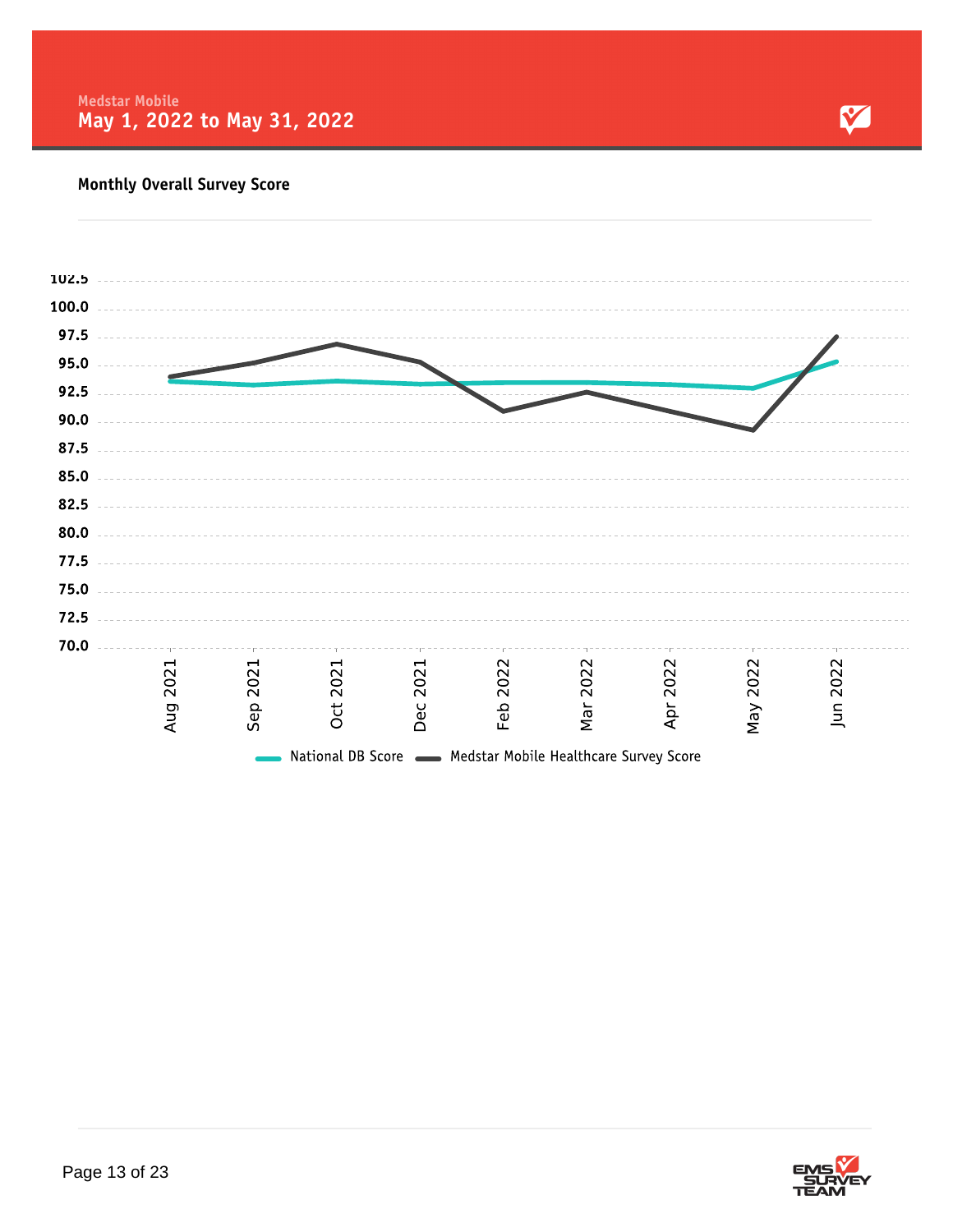#### **Greatest Increase and Decrease in Scores by Question**

| <b>Increases</b><br>Willingness of the staff in our billing office to address your needs<br>Professionalism of the staff in our billing office<br>Extent to which you were told what to do until the ambulance<br>arrived | Current<br>86.86<br>86.99<br>90.03 | <b>Previous</b><br>85.18<br>85.80<br>89.34 | $(+/-)$<br>1.68<br>1.19<br>0.69 | <b>National DB</b><br>88.71<br>88.84<br>91.82 |
|---------------------------------------------------------------------------------------------------------------------------------------------------------------------------------------------------------------------------|------------------------------------|--------------------------------------------|---------------------------------|-----------------------------------------------|
| <b>Decreases</b><br>Cleanliness of the ambulance                                                                                                                                                                          | Current<br>91.63                   | <b>Previous</b><br>95.63                   | $(+/-)$<br>$-4.00$              | <b>National DB</b><br>94.95                   |
| Likelihood of recommending this ambulance service to others                                                                                                                                                               | 88.48                              | 91.58                                      | $-3.10$                         | 93.42                                         |
| Skill of the person driving the ambulance                                                                                                                                                                                 | 90.43                              | 93.45                                      | $-3.01$                         | 94.42                                         |
| Skill of the medics                                                                                                                                                                                                       | 91.01                              | 93.90                                      | $-2.90$                         | 94.78                                         |
| Extent to which our staff eased your entry into the medical facility                                                                                                                                                      | 89.28                              | 92.12                                      | $-2.84$                         | 93.93                                         |
| Medics' concern for your privacy                                                                                                                                                                                          | 89.53                              | 92.34                                      | $-2.80$                         | 93.55                                         |
| Appropriateness of Emergency Medical Transportation treatment                                                                                                                                                             | 89.13                              | 91.81                                      | $-2.68$                         | 93.63                                         |
| Extent to which medics included you in the treatment decisions<br>(if applicable)                                                                                                                                         | 89.23                              | 91.69                                      | $-2.46$                         | 92.64                                         |
| Overall rating of the care provided by our Emergency Medical<br>Transportation service                                                                                                                                    | 89.71                              | 92.05                                      | $-2.34$                         | 93.95                                         |
| Extent to which medics cared for you as a person                                                                                                                                                                          | 91.15                              | 93.24                                      | $-2.08$                         | 94.58                                         |

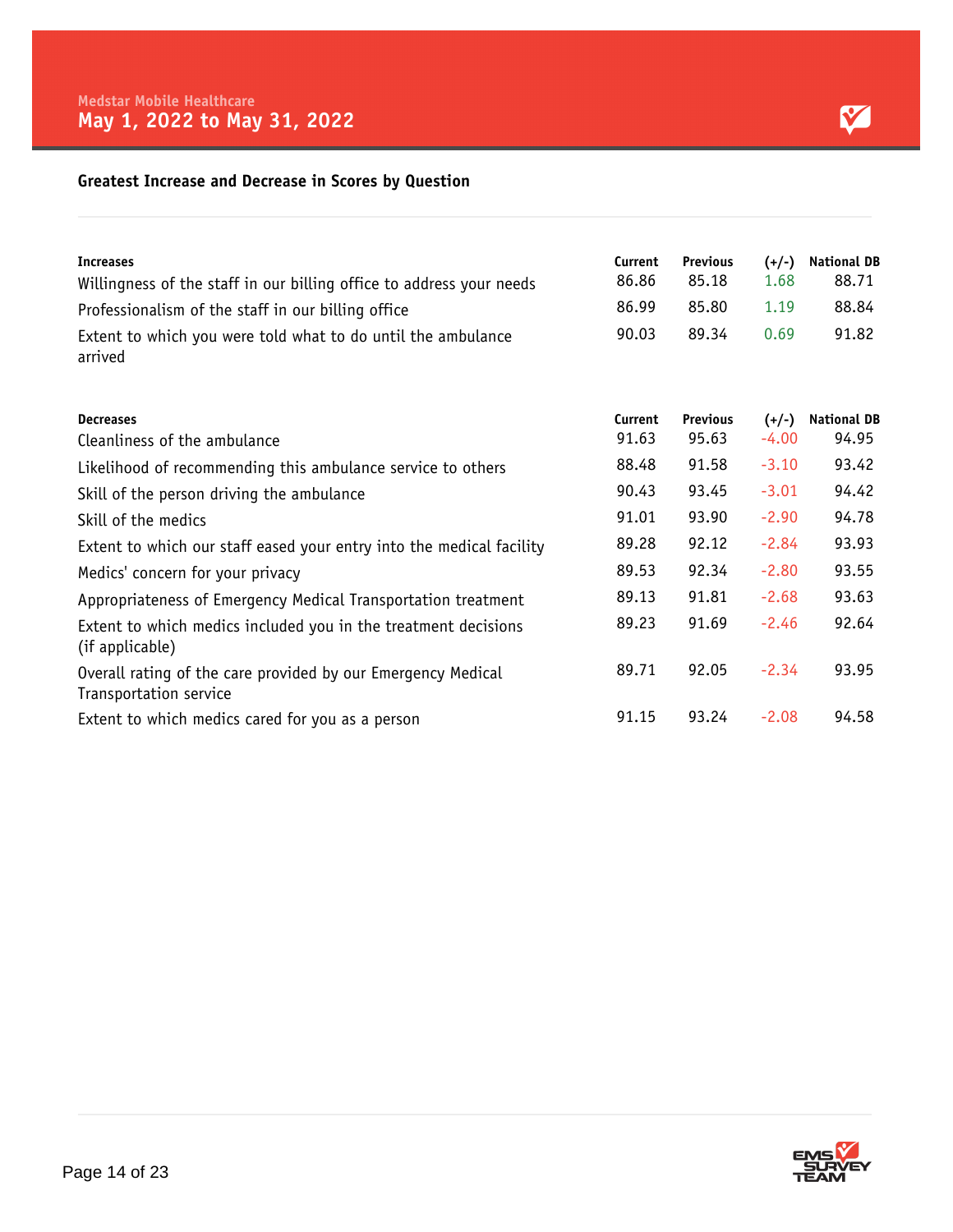

**Greatest Scores Above Benchmarks by Question**

**No scores above benchmark for this period.**

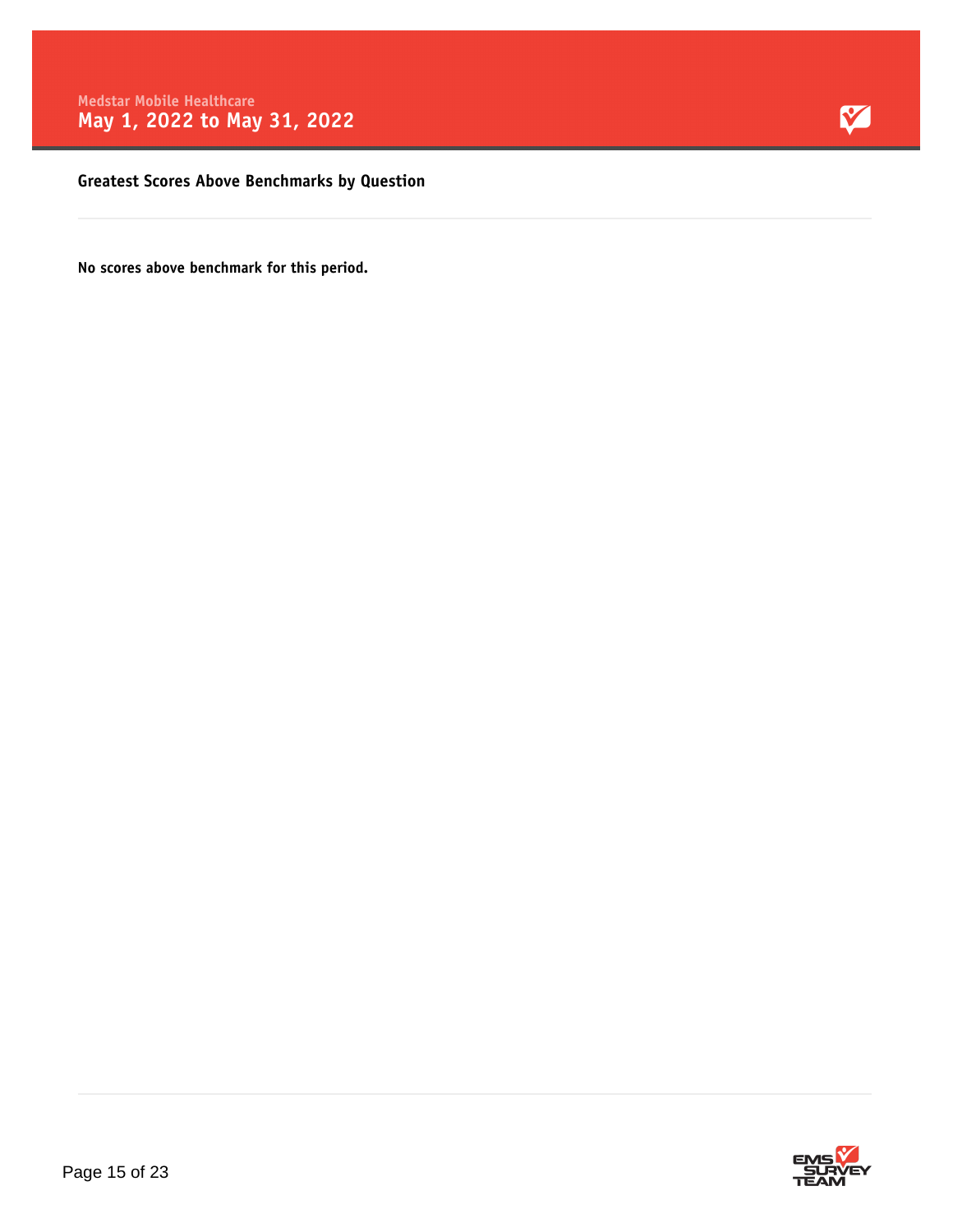**Key Drivers** — This section shows the relative importance of each question to the respondents' overall satisfaction. The greater the coefficient number, the more important the issue is to your patients' overall satisfaction. The questions are arranged based on their weighted importance value.

| Question                                                                       | <b>Your Score</b> | <b>Correlation</b><br>Coeffecient |
|--------------------------------------------------------------------------------|-------------------|-----------------------------------|
| Extent to which our staff eased your entry into the medical facility           | 89.28             | .957520434                        |
| How well did our staff work together to care for you                           | 90.41             | .948092797                        |
| Appropriateness of Emergency Medical Transportation treatment                  | 89.13             | .946786222                        |
| Extent to which medics cared for you as a person                               | 91.15             | .9431692                          |
| Extent to which medics included you in the treatment decisions (if applicable) | 89.23             | .943018284                        |
| Skill of the medics                                                            | 91.01             | .942385087                        |
| Extent to which the medics kept you informed about your treatment              | 89.93             | .941082699                        |
| Degree to which the medics listened to you and/or your family                  | 91.05             | .940416174                        |
| Degree to which the medics took your problem seriously                         | 91.17             | .939820055                        |
| Medics' concern for your privacy                                               | 89.53             | .938438555                        |
| Care shown by the medics who arrived with the ambulance                        | 91.65             | .9294274                          |
| Cleanliness of the ambulance                                                   | 91.63             | .898685821                        |
| Extent to which you were told what to do until the ambulance arrived           | 90.03             | .877810204                        |
| Degree to which the medics relieved your pain or discomfort                    | 84.33             | .875553403                        |
| Extent to which the ambulance arrived in a timely manner                       | 90.06             | .87107189                         |
| Helpfulness of the person you called for ambulance service                     | 91.25             | .868822019                        |
| Willingness of the staff in our billing office to address your needs           | 86.86             | .860071842                        |
| Concern shown by the person you called for ambulance service                   | 91.64             | .858828589                        |
| Professionalism of the staff in our billing office                             | 86.99             | .854237639                        |
| Skill of the person driving the ambulance                                      | 90.43             | .827257841                        |
| Extent to which the services received were worth the fees charged              | 80.36             | .824743547                        |
| Comfort of the ride                                                            | 85.69             | .807058744                        |

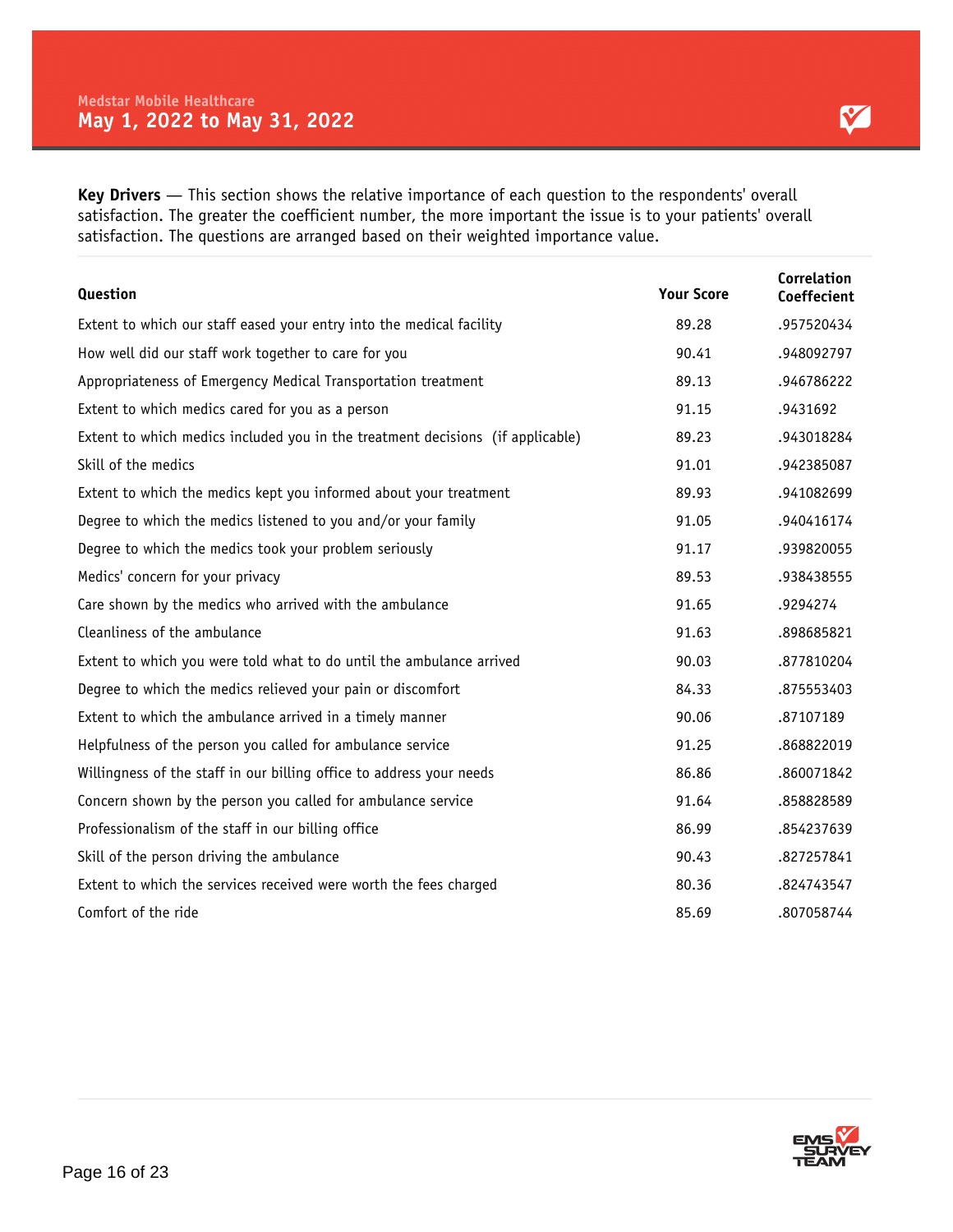**Company Comparisons** — The following chart gives a comparison of the mean score for each question as scored by comparable companies. Your company is highlighted. There is also a green-shaded highlight of the highest score for each question. This will show how you compare to similar companies.

|                                                                      | Your    |       |       | <b>Comparison Companies</b> |       |       |       |
|----------------------------------------------------------------------|---------|-------|-------|-----------------------------|-------|-------|-------|
|                                                                      | Company | A     | B     | C                           | D     | E     | F     |
| Helpfulness of the person you called for ambulance service           | 91.25   | 93.06 | 93.84 | 93.02                       | 91.51 | 98.91 | 93.85 |
| Concern shown by the person you called for ambulance service         | 91.64   | 92.96 | 92.76 | 92.44                       | 91.69 | 97.83 | 92.97 |
| Extent to which you were told what to do until the ambulance         | 90.03   | 91.43 | 91.82 | 90.60                       | 89.31 | 97.83 | 92.80 |
| Extent to which the ambulance arrived in a timely manner             | 90.06   | 93.48 | 90.16 | 89.92                       | 89.56 | 96.74 | 93.59 |
| Cleanliness of the ambulance                                         | 91.63   | 95.12 | 93.39 | 93.86                       | 91.98 | 98.91 | 93.75 |
| Comfort of the ride                                                  | 85.69   | 88.60 | 85.93 | 85.76                       | 87.52 | 95.65 | 88.49 |
| Skill of the person driving the ambulance                            | 90.43   | 94.29 | 92.54 | 93.43                       | 92.50 | 97.83 | 94.81 |
| Care shown by the medics who arrived with the ambulance              | 91.65   | 94.04 | 93.50 | 94.18                       | 93.65 | 92.86 | 96.15 |
| Degree to which the medics took your problem seriously               | 91.17   | 93.85 | 93.01 | 95.02                       | 94.02 | 96.59 | 95.83 |
| Degree to which the medics listened to you and/or your family        | 91.05   | 93.75 | 92.95 | 94.01                       | 93.39 | 95.45 | 94.62 |
| Skill of the medics                                                  | 91.01   | 94.09 | 92.58 | 93.46                       | 93.39 | 96.59 | 95.45 |
| Extent to which the medics kept you informed about your              | 89.93   | 92.58 | 91.86 | 92.33                       | 92.88 | 95.45 | 94.01 |
| Extent to which medics included you in the treatment decisions (if   | 89.23   | 91.26 | 89.55 | 91.93                       | 91.69 | 97.22 | 93.95 |
| Degree to which the medics relieved your pain or discomfort          | 84.33   | 89.73 | 87.71 | 90.69                       | 90.02 | 94.32 | 92.12 |
| Medics' concern for your privacy                                     | 89.53   | 92.47 | 91.75 | 93.78                       | 91.17 | 95.45 | 93.75 |
| Extent to which medics cared for you as a person                     | 91.15   | 93.77 | 93.50 | 94.73                       | 93.52 | 97.62 | 95.19 |
| Professionalism of the staff in our billing office                   | 86.99   | 84.59 | 90.16 | 90.38                       | 87.04 | 93.33 | 88.59 |
| Willingness of the staff in our billing office to address your needs | 86.86   | 84.23 | 90.40 | 89.78                       | 88.58 | 96.67 | 87.79 |
| How well did our staff work together to care for you                 | 90.41   | 92.91 | 93.11 | 93.54                       | 89.25 | 98.75 | 93.67 |
| Extent to which our staff eased your entry into the medical facility | 89.28   | 93.24 | 92.97 | 94.24                       | 89.10 | 96.43 | 93.35 |
| Appropriateness of Emergency Medical Transportation treatment        | 89.13   | 92.69 | 91.65 | 93.67                       | 89.10 | 95.24 | 93.99 |
| Extent to which the services received were worth the fees charged    | 80.36   | 85.89 | 85.49 | 89.17                       | 84.93 | 95.31 | 88.10 |
| Overall rating of the care provided by our Emergency Medical         | 89.71   | 93.54 | 92.21 | 94.03                       | 89.54 | 95.24 | 95.25 |
| Likelihood of recommending this ambulance service to others          | 88.48   | 91.39 | 91.97 | 94.08                       | 89.54 | 95.24 | 94.62 |
|                                                                      |         |       |       |                             |       |       |       |
| <b>Overall score</b>                                                 | 89.34   | 92.12 | 91.56 | 92.56                       | 90.78 | 96.37 | 93.44 |

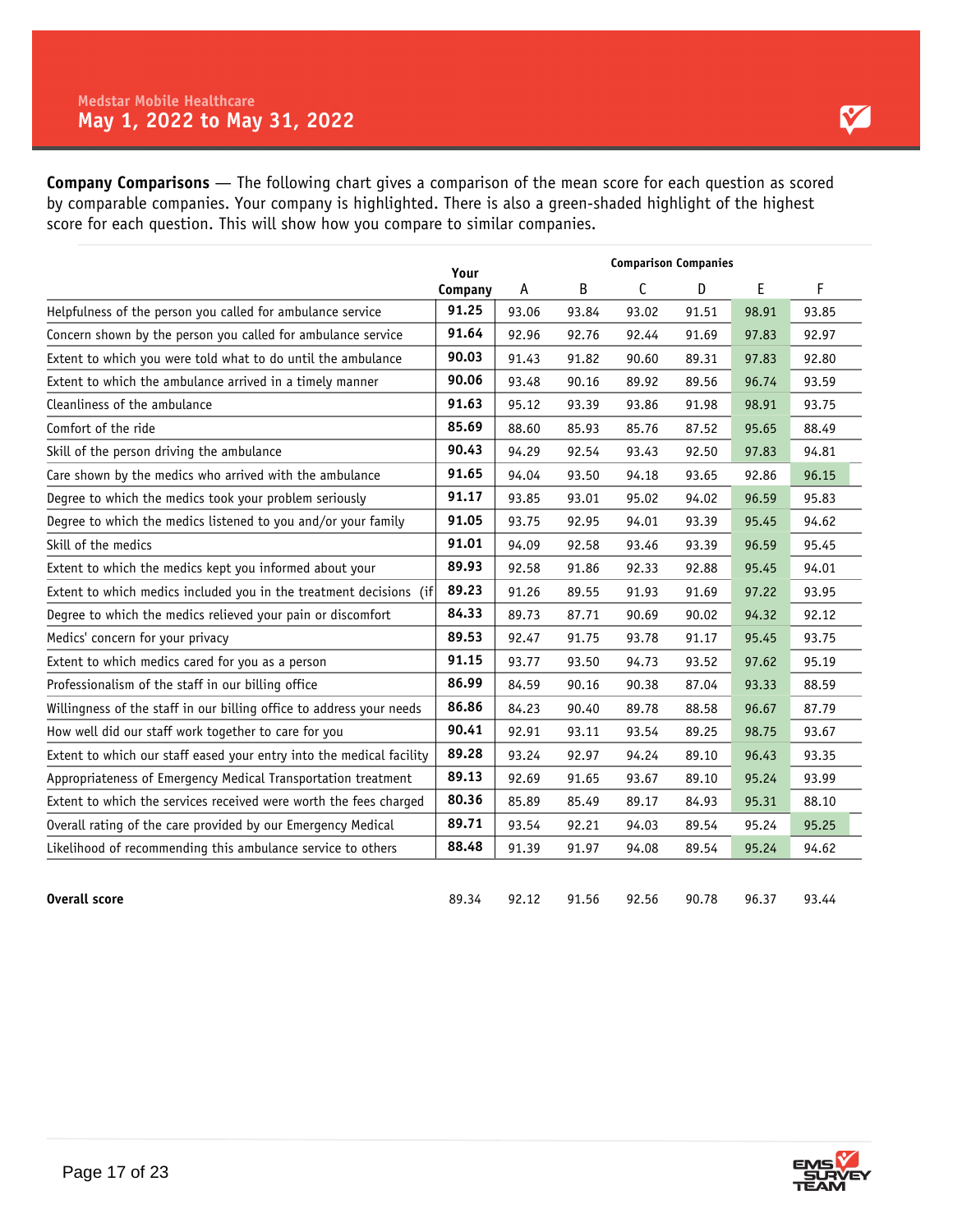### **Benchmark Comparison**

|                                                                | Company<br>Your | Total DB | Similar Sized | Texas                               | CAAS  | ACE   |
|----------------------------------------------------------------|-----------------|----------|---------------|-------------------------------------|-------|-------|
| Helpfulness of the person you called for ambulance service     | 91.25           | 93.76    | 93.28         | 94.13                               | 93.29 | 92.74 |
| Concern shown by the person you called for ambulance service   | 91.64           | 93.36    | 92.75         | 93.98                               | 92.86 | 93.15 |
| Extent to which you were told what to do until the ambulance   | 90.03           | 91.82    | 91.28         | 92.97                               | 91.27 | 91.01 |
| Extent to which the ambulance arrived in a timely manner       | 90.06           | 92.57    | 91.70         | 93.85                               | 92.02 | 91.70 |
| Cleanliness of the ambulance                                   | 91.63           | 94.95    | 94.19         | 95.06                               | 94.38 | 93.90 |
| Comfort of the ride                                            | 85.69           | 88.18    | 87.50         | 89.38                               | 87.75 | 87.60 |
| Skill of the person driving the ambulance                      | 90.43           | 94.42    | 93.85         | 94.20                               | 94.01 | 93.10 |
| Care shown by the medics who arrived with the ambulance        | 91.65           | 94.80    | 94.17         | 94.83                               | 94.16 | 93.21 |
| Degree to which the medics took your problem seriously         | 91.17           | 94.60    | 94.05         | 94.61                               | 94.05 | 92.37 |
| Degree to which the medics listened to you and/or your family  | 91.05           | 94.33    | 93.75         | 94.51                               | 93.63 | 92.08 |
| Skill of the medics                                            | 91.01           | 94.78    | 93.88         | 94.81                               | 94.10 | 93.56 |
| Extent to which the medics kept you informed about your        | 89.93           | 93.22    | 92.44         | 93.61                               | 92.55 | 91.42 |
| Extent to which medics included you in the treatment decisions | 89.23           | 92.64    | 91.71         | 93.30                               | 91.65 | 90.33 |
| Degree to which the medics relieved your pain or discomfort    | 84.33           | 91.02    | 89.90         | 90.35                               | 90.02 | 87.96 |
| Medics' concern for your privacy                               | 89.53           | 93.55    | 92.75         | 93.58                               | 92.76 | 91.74 |
| Extent to which medics cared for you as a person               | 91.15           | 94.58    | 94.04         | 94.53                               | 94.06 | 92.78 |
| Professionalism of the staff in our billing office             | 86.99           | 88.84    | 87.96         | 90.64                               | 88.01 | 89.19 |
| Willingness of the staff in our billing office to address your | 86.86           | 88.71    | 88.00         | 91.00                               | 87.84 | 88.39 |
| How well did our staff work together to care for you           | 90.41           | 93.91    | 93.12         | 94.34                               | 93.21 | 92.02 |
| Extent to which our staff eased your entry into the medical    | 89.28           | 93.93    | 93.09         | 93.73                               | 93.35 | 92.31 |
| Appropriateness of Emergency Medical Transportation treatment  | 89.13           | 93.63    | 92.71         | 93.65                               | 93.00 | 92.02 |
| Extent to which the services received were worth the fees      | 80.36           | 88.22    | 87.25         | 88.27                               | 87.07 | 85.10 |
| Overall rating of the care provided by our Emergency Medical   | 89.71           | 93.95    | 93.24         | 93.65                               | 93.39 | 91.33 |
| Likelihood of recommending this ambulance service to others    | 88.48           | 93.42    | 92.53         | 93.37                               | 92.69 | 90.52 |
| <b>Overall Score</b>                                           |                 |          |               | 89.34 92.80 92.05 93.18 92.13 91.23 |       |       |

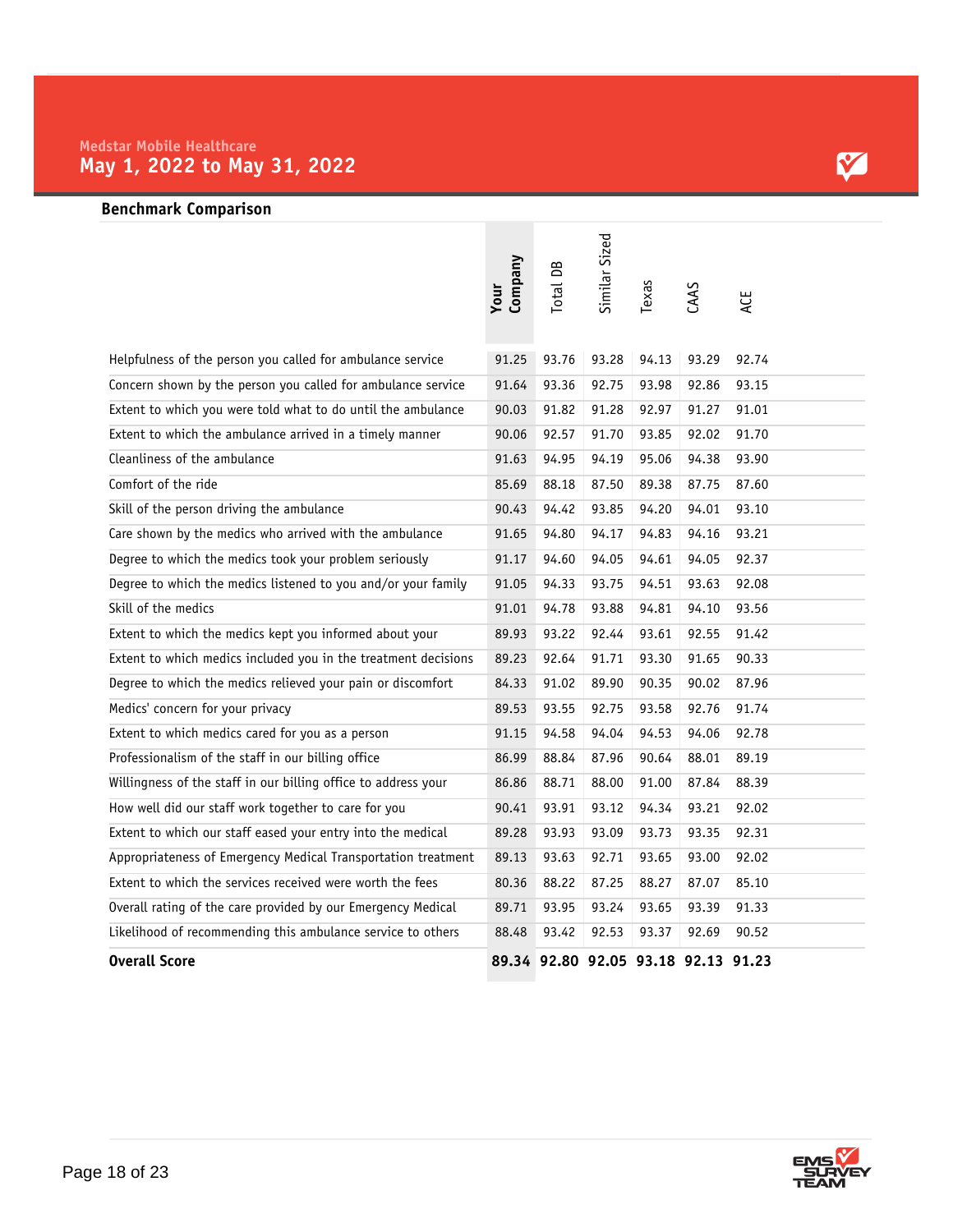#### **Benchmark Comparison**

This section of the report is based off your overall score for the YTD 12-month time period, compared to other benchmark compare groups. An aggregate rolling score is needed to provide stability to the overall score ranking for more meaningful comparisons to other benchmark groups. Each month, the last month in the 12 month period is dropped and the newest month is added. An organization must have a minimum of 100 surveys to be eligible for ranking.

|                                          | Company<br>Your | Total DB | Similar Sized | Texas | CAAS                          | ACE  |
|------------------------------------------|-----------------|----------|---------------|-------|-------------------------------|------|
| Number of organizations in compare group |                 | 204      | 29            | 19    | 47                            | 13   |
| <b>Minimum Score</b>                     | $\overline{2}$  | 1.00     | 1.00          | 1.00  | 1.00                          | 1.00 |
| <b>Maximum Score</b>                     | 100             | 100      | 100           | 100   | 100                           | 100  |
| <b>Mean Score</b>                        | 93.33           |          |               |       | 93.10 92.71 93.91 93.35 94.09 |      |
| <b>Your Percentile</b>                   |                 | 61st     | 71st          | N/A   | 62nd                          | 40th |
| <b>Your Rank</b>                         |                 | 32       | 6             | N/A   | 14                            |      |

**Minimum Score -** This is the lowest score in the benchmark group.

**Maximum Score -** This is the highest score in the benchmark group.

**Mean Score -** This is where your mean score ranks against others in the compare group.

**Your Percentile -** This is the percentage of scores that fall below your mean score.

**Your Rank -** This is where your mean score ranks against others in the compare group.

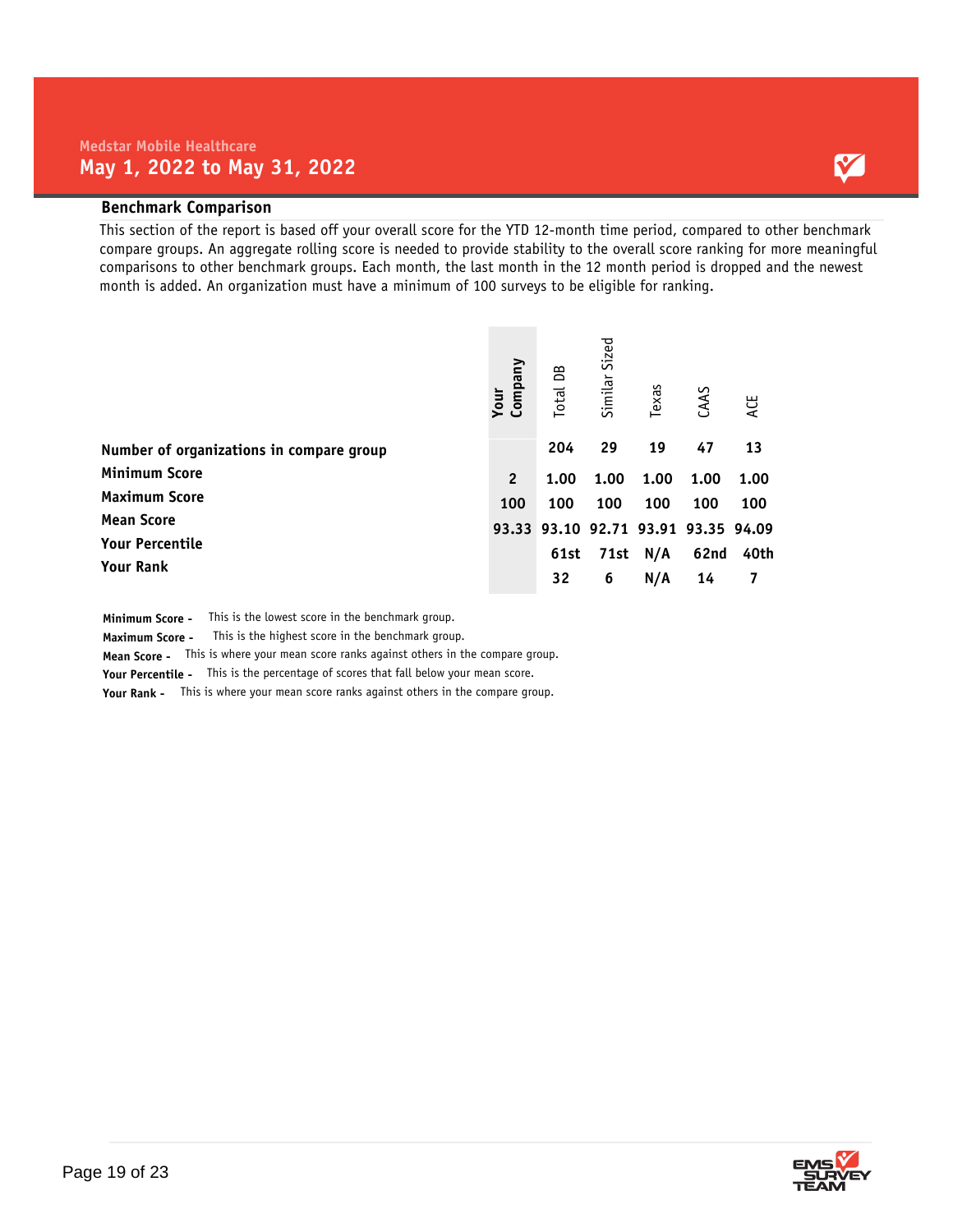#### **Cumulative Comparisons**

This section lists a synopsis of the information about your individual questions and overall scores over the entire lifetime of the dataset. The first column shows the company score and the second column details the total database score.

| <b>Overall Facility Rating</b>                                     | Your Score<br>93.41 | <b>Total DB</b><br>92.38 |
|--------------------------------------------------------------------|---------------------|--------------------------|
| <b>Dispatch</b>                                                    | 93.44               | 92.2                     |
| Helpfulness of the person you called for ambulance service         | 93.74               | 92.84                    |
| Concern shown by the person you called for ambulance service       | 93.62               | 92.60                    |
| Extent to which you were told what to do until the ambulance       | 92.96               | 91.17                    |
| Ambulance                                                          | 93.39               | 92.02                    |
| Extent to which the ambulance arrived in a timely manner           | 93.65               | 92.20                    |
| Cleanliness of the ambulance                                       | 96.36               | 94.46                    |
| Comfort of the ride                                                | 88.85               | 87.61                    |
| Skill of the person driving the ambulance                          | 94.69               | 93.79                    |
| <b>Medic</b>                                                       | 94.37               | 93.33                    |
| Care shown by the medics who arrived with the ambulance            | 95.17               | 94.34                    |
| Degree to which the medics took your problem seriously             | 95.12               | 94.25                    |
| Degree to which the medics listened to you and/or your family      | 94.78               | 93.94                    |
| Skill of the medics                                                | 95.48               | 94.35                    |
| Extent to which the medics kept you informed about your treatment  | 94.00               | 92.56                    |
| Extent to which medics included you in the treatment decisions (if | 93.62               | 92.33                    |
| Degree to which the medics relieved your pain or discomfort        | 90.44               | 90.65                    |
| Medics' concern for your privacy                                   | 95.32               | 93.33                    |
| Extent to which medics cared for you as a person                   | 95.36               | 94.22                    |
| <b>Billing Office Staff</b>                                        | 87.43               | 88.72                    |

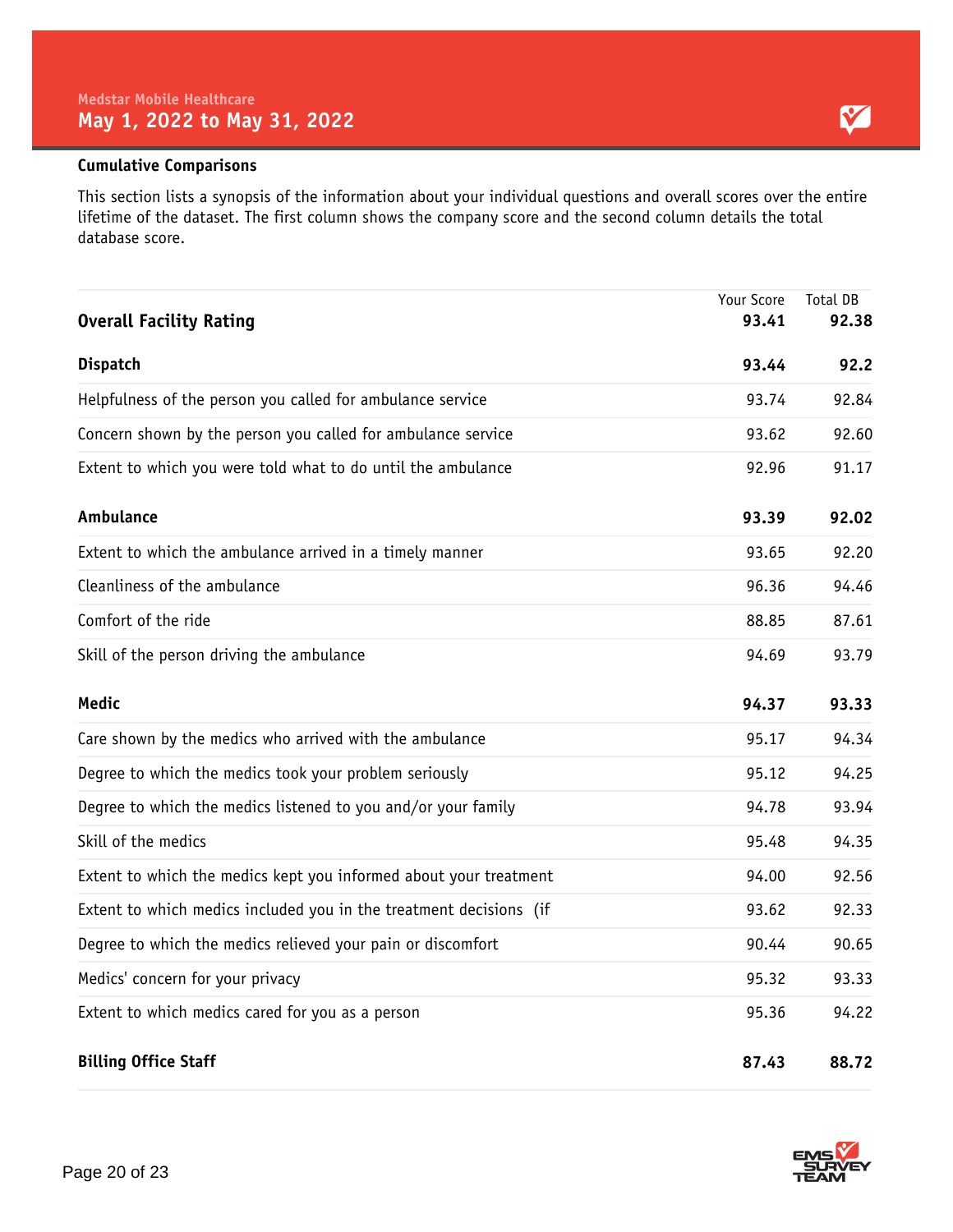| <b>Cumulative Comparisons</b> | (Continued) |
|-------------------------------|-------------|
|-------------------------------|-------------|

|                                                                      | Your Score | Total DB |
|----------------------------------------------------------------------|------------|----------|
| <b>Overall Facility Rating</b>                                       | 93.41      | 92.38    |
| <b>Billing Office Staff</b>                                          | 87.43      | 88.72    |
| Professionalism of the staff in our billing office                   | 87.48      | 88.69    |
| Willingness of the staff in our billing office to address your needs | 87.38      | 88.74    |
| <b>Overall Experience</b>                                            | 93.98      | 92.5     |
| How well did our staff work together to care for you                 | 95.51      | 93.46    |
| Extent to which our staff eased your entry into the medical facility | 95.49      | 93.60    |
| Appropriateness of Emergency Medical Transportation treatment        | 95.02      | 93.38    |
| Extent to which the services received were worth the fees charged    | 87.98      | 87.86    |
| Overall rating of the care provided by our Emergency Medical         | 94.95      | 93.55    |
| Likelihood of recommending this ambulance service to others          | 94.95      | 93.17    |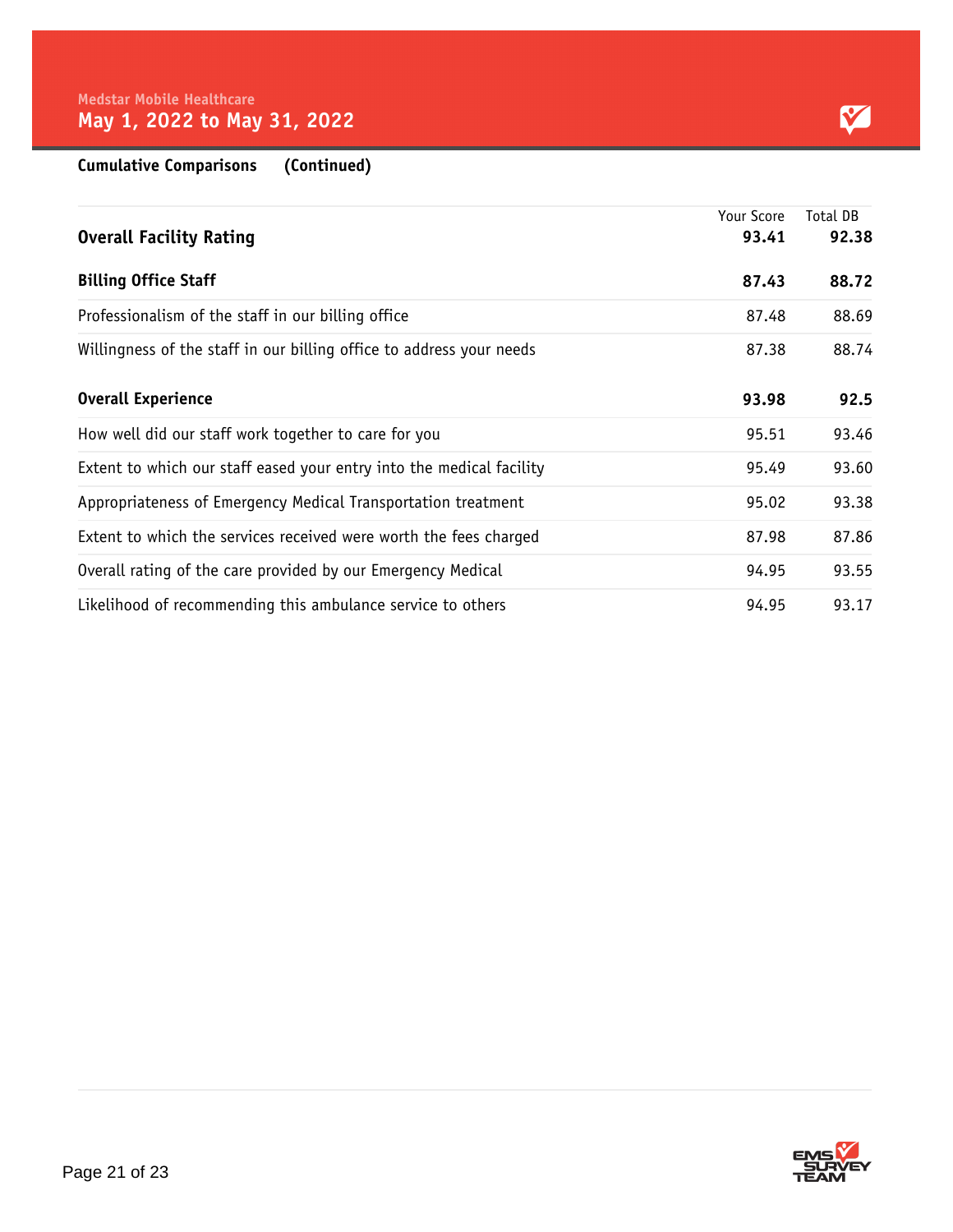#### **Top Box Comparisons**

The Top Box Analysis displays the number of responses for the entire survey by question and rating. The Top Box itself shows the percentage of "Very Good" responses, the highest rating, for each question. Next to the company rating is the entire EMS DB rating for those same questions.

|                                                                         | Very<br>Poor | Poor           | Fair           | Good | <b>Very</b><br>Good | Company<br>% Very<br>Good | EMS DB %<br><b>Very Good</b> |
|-------------------------------------------------------------------------|--------------|----------------|----------------|------|---------------------|---------------------------|------------------------------|
| <b>Overall Company Rating</b>                                           | 127          | 51             | 181            | 477  | 2669                | 76.15%                    | 78.32%                       |
| Dispatch                                                                | 13           | 3              | 21             | 60   | 353                 | 78.44%                    | 77.79%                       |
| Helpfulness of the person you called for ambulance<br>service           | 4            | 0              | 8              | 21   | 118                 | 78.15%                    | 80.07%                       |
| Concern shown by the person you called for ambulance<br>service         | 4            | $\mathbf{1}$   | 6              | 19   | 119                 | 79.87%                    | 78.19%                       |
| Extent to which you were told what to do until the<br>ambulance arrived | 5            | $\mathbf{2}$   | $\overline{7}$ | 20   | 116                 | 77.33%                    | 75.09%                       |
| Ambulance                                                               | 16           | 4              | 45             | 89   | 449                 | 74.46%                    | 76.67%                       |
| Extent to which the ambulance arrived in a timely<br>manner             | 4            | $\mathbf{1}$   | $\overline{7}$ | 28   | 113                 | 73.86%                    | 76.80%                       |
| Cleanliness of the ambulance                                            | 3            | $\overline{c}$ | 6              | 20   | 118                 | 79.19%                    | 82.31%                       |
| Comfort of the ride                                                     | 4            | $\mathbf{1}$   | 22             | 23   | 100                 | 66.67%                    | 66.33%                       |
| Skill of the person driving the ambulance                               | 5            | 0              | 10             | 18   | 118                 | 78.15%                    | 81.25%                       |
| Medic                                                                   | 48           | 29             | 60             | 151  | 1072                | 78.82%                    | 81.44%                       |
| Care shown by the medics who arrived with the<br>ambulance              | 5            | $\mathbf{2}$   | $\overline{7}$ | 12   | 129                 | 83.23%                    | 84.16%                       |
| Degree to which the medics took your problem<br>seriously               | 6            | 4              | 4              | 11   | 130                 | 83.87%                    | 84.49%                       |
| Degree to which the medics listened to you and/or<br>your family        | 5            | 3              | 6              | 14   | 125                 | 81.70%                    | 83.43%                       |
| Skill of the medics                                                     | 6            | $\mathbf{1}$   | 6              | 17   | 125                 | 80.65%                    | 83.49%                       |
| Extent to which the medics kept you informed about<br>your treatment    | 4            | 4              | 8              | 17   | 118                 | 78.15%                    | 79.60%                       |